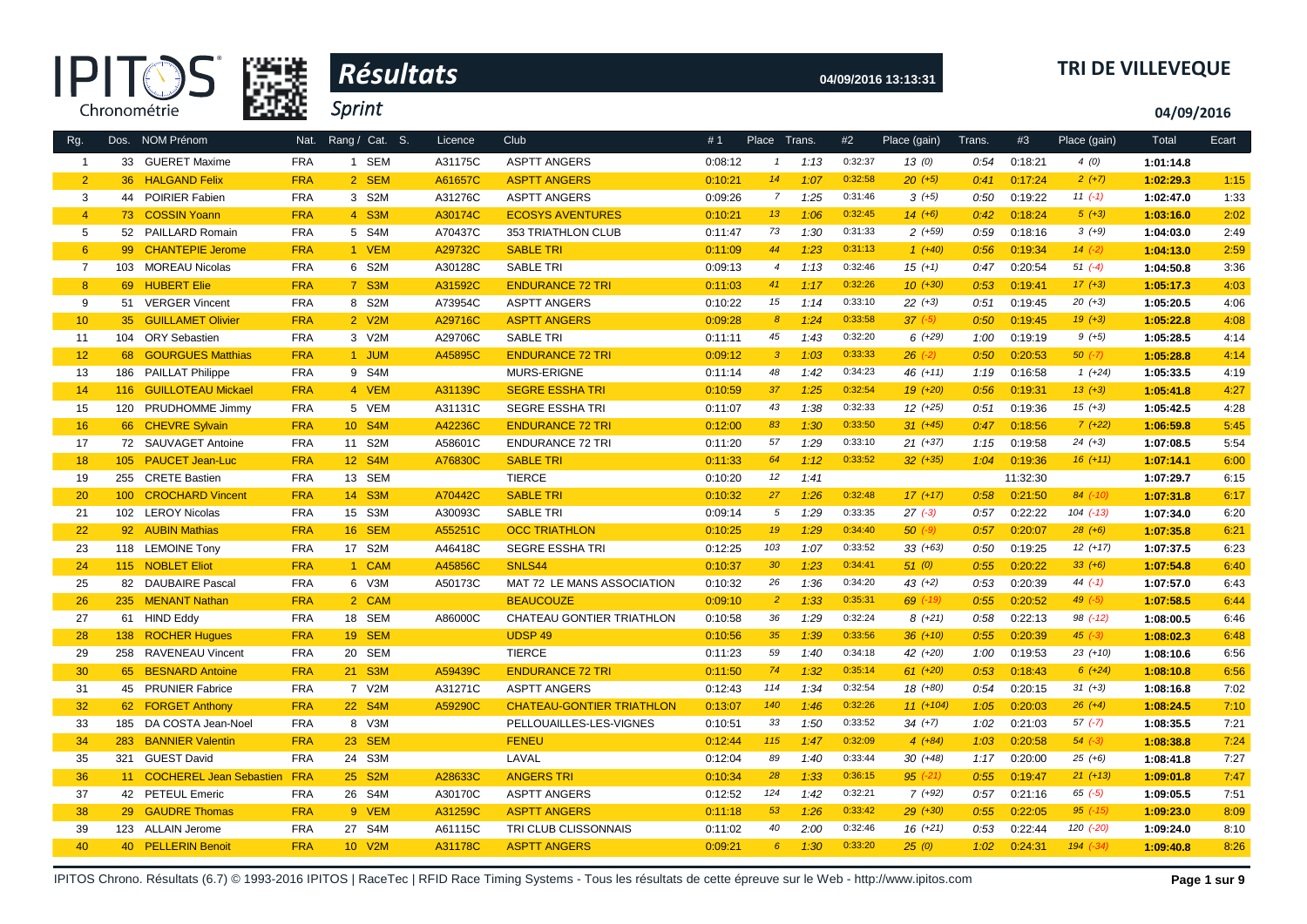| œ            |
|--------------|
| Chronométrie |



# **04/09/2016 13:13:31 TRI DE VILLEVEQUE**

**04/09/2016**

| Rg.      |     | Dos. NOM Prénom            | Nat.       | Rang / Cat. S. | Licence | Club                         | #1      | Place Trans.    |      | #2      | Place (gain)  | Trans. | #3      | Place (gain)  | Total     | Ecart |
|----------|-----|----------------------------|------------|----------------|---------|------------------------------|---------|-----------------|------|---------|---------------|--------|---------|---------------|-----------|-------|
| 41       |     | 25 DEMEILLIER Nicolas      | <b>FRA</b> | 11 V2M         | A31187C | <b>ASPTT ANGERS</b>          | 0:11:56 | 78              | 1:54 | 0:33:54 | $35 (+35)$    | 0:59   | 0:21:24 | $69 (+2)$     | 1:10:04.5 | 8:50  |
| 42       |     | 12 CULTY Paul              | <b>FRA</b> | 3 CAM          | A46639C | <b>ANGERS TRI</b>            | 0:10:24 | 17              | 1:17 | 0:37:36 | $135 (+47)$   | 0:45   | 0:20:08 | $29 (+22)$    | 1:10:06.8 | 8:52  |
| 43       | 323 | <b>MARTINET Sebastien</b>  | <b>FRA</b> | 28 S4M         |         | <b>FROMENTIERES</b>          | 0:13:33 | 167             | 1:52 | 0:32:16 | $5(+125)$     | 0:57   | 0:21:37 | $80(-1)$      | 1:10:12.3 | 8:58  |
| 44       | 175 | <b>ROPERCH Didier</b>      | <b>FRA</b> | 12 V3M         |         | <b>VILLEVEQUE</b>            | 0:10:41 | 32              | 1:55 | 0:35:47 | $75$ $(-18)$  | 1:03   | 0:20:49 | $46 (+6)$     | 1:10:12.8 | 8:58  |
| 45       |     | 211 AIRAUD Christophe      | <b>FRA</b> | 29 S4M         |         | <b>ANGERS</b>                | 0:09:30 | 9               | 1:56 | 0:34:54 | $56$ $(-13)$  | 0:55   | 0:23:02 | $133( -23)$   | 1:10:13.6 | 8:59  |
| 46       |     | 4 BILLOUIN Solenne         | <b>FRA</b> | 1 JUF          | A80690C | <b>ANGERS TRI</b>            | 0:11:16 | 50              | 1:40 | 0:33:38 | $28(+23)$     | 1:00   | 0:22:43 | $118$ $(-19)$ | 1:10:14.5 | 9:00  |
| 47       | 220 | <b>TAUDON Yvonnick</b>     | <b>FRA</b> | 30 S3M         |         | <b>ANGERS</b>                | 0:12:09 | 92              | 2:04 | 0:34:38 | 49 (+34)      | 0:58   | 0:20:35 | $39 (+11)$    | 1:10:21.3 | 9:07  |
| 48       | 169 | <b>GOUPIL Jerome</b>       | <b>FRA</b> | 31 S3M         |         | <b>VILLEVEQUE</b>            | 0:12:56 | 131             | 1:49 | 0:35:27 | $67$ $(+55)$  | 0:54   | 0:19:20 | $10(+28)$     | 1:10:22.5 | 9:08  |
| 49       |     | 55 SOLIGNAC Quentin        | <b>FRA</b> | 32 SEM         | A48764C | ASCCRAMBOUILLET OLYMPIQUE    | 0:11:26 | 60              | 1:27 | 0:35:57 | $84 (+3)$     | 1:09   | 0:20:36 | $41 (+8)$     | 1:10:32.0 | 9:18  |
| 50       |     | 15 RENOU Pascal            | <b>FRA</b> | 13 V3M         | A30200C | <b>ANGERS TRI</b>            | 0:12:00 | 82              | 2:05 | 0:34:36 | $47 (+27)$    | 1:23   | 0:20:32 | $38 (+5)$     | 1:10:33.3 | 9:19  |
| 51       |     | 81 JUHEL Eric              | <b>FRA</b> | 33 S4M         | A30646C | <b>LAVAL TRI CLUB</b>        | 0:11:00 | 38              | 1:41 | 0:36:54 | $114$ $(-31)$ | 0:56   | 0:20:06 | $27 (+18)$    | 1:10:35.0 | 9:21  |
| 52       |     | 243 VEAUX Romain           | <b>FRA</b> | 34 SEM         |         | <b>BOUCHEMAINE</b>           | 0:10:28 | 20              | 2:20 | 0:35:18 | $64$ $(-27)$  | 1:00   | 0:21:32 | $78$ $(-5)$   | 1:10:36.0 | 9:22  |
| 53       | 148 | <b>FOUGERE Dylan</b>       | <b>FRA</b> | 4 CAM          |         | LE PLESSIS-GRAMMOIRE         | 0:13:19 | 148             | 1:24 | 0:32:25 | $9 (+115)$    | 0:45   | 0:23:08 | 139 (-20)     | 1:10:57.8 | 9:43  |
| 54       | 266 | <b>PINEAU Denis</b>        | <b>FRA</b> | 14 VEM         |         | SAINT-GERMAIN-SUR-MOINE      | 0:10:55 | 34              | 1:38 | 0:36:03 | $88$ $(-19)$  | 1:04   | 0:21:29 | $75$ (-1)     | 1:11:07.3 | 9:53  |
| 55       |     | 308 KNOWLES Matthew        | <b>FRA</b> | 35 S3M         |         | <b>NANTES</b>                | 0:12:09 | 93              | 1:37 | 0:34:17 | $41 (+47)$    | 1:19   | 0:21:51 | $85$ $(-9)$   | 1:11:10.8 | 9:56  |
| 56       |     | 23 CLAUDE Laurent          | <b>FRA</b> | 15 VEM         | A61401C | <b>ASPTT ANGERS</b>          | 0:11:17 | 51              | 1:45 | 0:35:25 | $65$ $(-1)$   | 1:05   | 0:21:42 | $82$ (-4)     | 1:11:11.0 | 9:57  |
| 57       |     | 232 RIOU Laurent           | <b>FRA</b> | 16 V2M         |         | <b>ANGERS</b>                | 0:13:11 | 143             | 2:02 | 0:35:52 | 79 (+44)      | 1:05   | 0:19:06 | $8(+42)$      | 1:11:14.3 | 10:00 |
| 58       | 101 | <b>LEMETAYER David</b>     | <b>FRA</b> | 17 VEM         | A29740C | <b>SABLE TRI</b>             | 0:12:02 | 87              | 1:53 | 0:35:41 | $72 (+17)$    | 0:51   | 0:20:50 | $47 (+12)$    | 1:11:15.5 | 10:01 |
| 59       | 304 | <b>DUVAL Florian</b>       | <b>FRA</b> | 36 SEM         |         | <b>RENNES</b>                | 0:12:02 | 86              | 1:49 | 0:35:31 | $71 (+20)$    | 1:25   | 0:20:31 | $36 (+7)$     | 1:11:16.3 | 10:02 |
| 60       | 111 | <b>FISSON Damien</b>       | <b>FRA</b> | 37 S4M         | A32395C | <b>SAUMUR TEAM TRI</b>       | 0:11:20 | 58              | 1:55 | 0:35:47 | $74$ $(-4)$   | 1:03   | 0:21:15 | $64 (+2)$     | 1:11:19.0 | 10:05 |
| 61       | 109 | <b>MENARD Antonin</b>      | <b>FRA</b> | 38 S2M         | A45958C | SAINT HERBLAIN TRI           | 0:10:31 | 25              | 1:41 | 0:35:49 | $77$ $(-20)$  | 0:57   | 0:22:28 | $110(-16)$    | 1:11:24.5 | 10:10 |
| 62       | 247 | <b>CHENE Pascal</b>        | <b>FRA</b> | 18 VEM         |         | LE FRESNE-SUR-LOIRE          | 0:12:07 | 90              | 1:30 | 0:36:56 | $117(+3)$     | 0:51   | 0:20:10 | $30 (+25)$    | 1:11:32.0 | 10:18 |
| 63       |     | 67 ECHEVIN Marine          | <b>FRA</b> | 1 SEF<br>F.    | A29429C | <b>ENDURANCE 72 TRI</b>      | 0:10:24 | 16              | 1:05 | 0:38:03 | $155 (-51)$   | 0:48   | 0:21:19 | $67 (+4)$     | 1:11:36.3 | 10:22 |
| 64       |     | 272 BOMME Stephane         | <b>FRA</b> | 19 V2M         |         | <b>NUAILLE</b>               | 0:12:51 | 122             | 2:10 | 0:34:22 | $45 (+57)$    | 1:21   | 0:20:57 | $53 (+1)$     | 1:11:37.8 | 10:23 |
| 65       |     | 315 LE PAUTREMAT Sebastien | <b>FRA</b> | 20 V2M         |         | <b>CLISSON</b>               | 0:11:18 | 52              | 1:41 | 0:34:50 | $55 (+8)$     | 1:00   | 0:23:10 | $140( -21)$   | 1:11:56.5 | 10:42 |
| 66       |     | 132 LENRUME Olivier        | <b>FRA</b> | 21 V4M         | A29971C | <b>TRI CLUB NANTAIS</b>      | 0:11:18 | 54              | 1:34 | 0:34:22 | $44 (+19)$    | 1:01   | 0:23:45 | $166$ $(-31)$ | 1:11:58.0 | 10:44 |
| 67       |     | 202 TUBEUF Valentin        | <b>FRA</b> | 39 SEM         |         | <b>ECOUFLANT</b>             | 0:13:02 | 138             | 1:25 | 0:36:02 | 86 (+54)      | 0:58   | 0:20:36 | $40(+17)$     | 1:11:59.6 | 10:45 |
| 68       | 135 | <b>LEBOIS Nicolas</b>      | <b>FRA</b> | 40 S4M         | A31487C | <b>TRI SPORT COUERONNAIS</b> | 0:10:31 | 24              | 1:36 | 0:38:30 | $170 (-65)$   | 1:01   | 0:20:37 | $42 (+21)$    | 1:12:12.3 | 10:58 |
| 69       | 248 | <b>TREMBLAY Jimmy</b>      | <b>FRA</b> | 41 SEM         |         | SAINT-SIGISMOND              | 0:11:35 | 66              | 1:48 | 0:36:14 | $93( -5)$     | 1:08   | 0:21:33 | $79(+2)$      | 1:12:16.3 | 11:02 |
| 70       | 141 | <b>BURELLER Arnaud</b>     | <b>FRA</b> | 22 VEM         |         | <b>USA TRIATHLON</b>         | 0:09:41 | 10 <sup>°</sup> | 1:39 | 0:37:04 | $121 (+41)$   | 1:03   | 0:22:58 | 129 (-19)     | 1:12:21.8 | 11:07 |
| 71       |     | 87 KWASNIK Meghan          | <b>FRA</b> | 1 CAF<br>-F    | A75563C | MAT 72 LE MANS ASSOCIATION   | 0:10:25 | 18              | 1:10 | 0:37:59 | $150(-50)$    | 0:49   | 0:22:03 | $93 (-3)$     | 1:12:23.8 | 11:09 |
| 72       | 229 | <b>HAMON Olivier</b>       | <b>FRA</b> | 23 VEM         |         | <b>ANGERS</b>                | 0:14:04 | 212             | 1:31 | 0:34:38 | 48 (+134)     | 1:02   | 0:21:21 | $68 (+6)$     | 1:12:32.5 | 11:18 |
| 73       |     | 329 ALLIX Antoine          | <b>FRA</b> | 42 S4M         |         | <b>LE MANS</b>               | 0:11:28 | 61              | 2:30 | 0:36:03 | $87$ (-14)    | 1:25   | 0:21:12 | $63 (+2)$     | 1:12:35.1 | 11:21 |
| 74       |     | 48 TATINCLOUX Thierry      | <b>FRA</b> | 24 V2M         | A31192C | <b>ASPTT ANGERS</b>          | 0:11:16 | 49              | 1:46 | 0:35:50 | $78$ $(-10)$  | 1:14   | 0:22:40 | $116$ $(-15)$ | 1:12:42.5 | 11:28 |
| 75       |     | 60 CHAUVIN Noel            | <b>FRA</b> | 25 VEM         | A77348C | CHATEAU GONTIER TRIATHLON    | 0:14:19 | 228             | 1:48 | 0:34:14 | 40 (+148)     | 1:01   | 0:21:24 | $70 (+5)$     | 1:12:44.8 | 11:30 |
| 76       |     | 306 PAILLARD Sylvain       | <b>FRA</b> | 26 V2M         |         | POCE-LES-BOIS                | 0:14:03 | 211             | 2:01 | 0:34:08 | $39 (+134)$   | 1:11   | 0:21:25 | $71 (+1)$     | 1:12:46.0 | 11:32 |
| 77       | 311 | <b>RORTEAU Emmanuel</b>    | <b>FRA</b> | 27 V2M         |         | <b>NANTES</b>                | 0:13:28 | 157             | 1:50 | 0:35:27 | 68 (+66)      | 1:04   | 0:21:03 | 56 (+14)      | 1:12:48.8 | 11:34 |
|          |     | 117 GUILLOTEAU Wilfried    | <b>FRA</b> | 43 S4M         | A31134C | <b>SEGRE ESSHA TRI</b>       | 0:11:56 | 77              | 1:42 | 0:36:00 | $85 (+5)$     | 1:01   | 0:22:18 | $102 (-6)$    | 1:12:55.3 | 11:41 |
| 78<br>79 |     | 70 LOUSSOUARN Yannick      | <b>FRA</b> | 28 VEM         | A31645C |                              |         | 207             | 1:48 | 0:33:12 | $23(+146)$    | 1:08   | 0:22:54 | 128 (-18)     |           | 11:45 |
| 80       |     |                            | <b>FRA</b> | 44 S4M         |         | <b>ENDURANCE 72 TRI</b>      | 0:14:01 | 264             |      | 0:33:16 | $24(+181)$    |        |         |               | 1:12:59.8 |       |
|          |     | 203 AMEDEE Nicolas         |            |                |         | <b>BEAUFORT-EN-VALLEE</b>    | 0:15:12 |                 | 1:57 |         |               | 1:09   | 0:21:30 | $76(+3)$      | 1:13:01.6 | 11:47 |

IPITOS Chrono. Résultats (6.7) © 1993-2016 IPITOS | RaceTec | RFID Race Timing Systems - Tous les résultats de cette épreuve sur le Web - http://www.ipitos.com Page 2 sur 9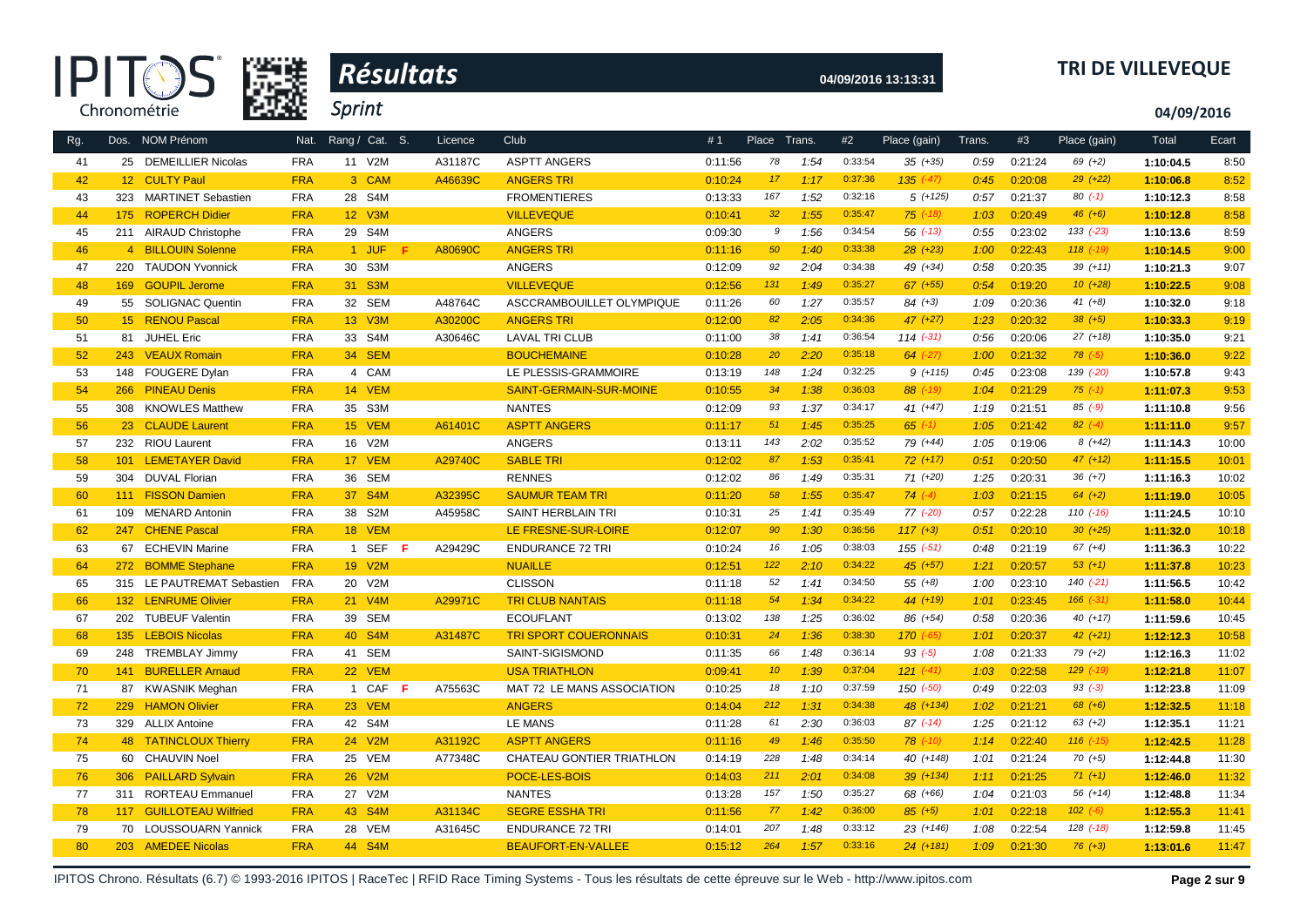



# **04/09/2016 13:13:32 TRI DE VILLEVEQUE**

**04/09/2016**

| Rg. |     | Dos. NOM Prénom              | Nat.       | Rang / Cat. S.      | Licence | <b>Club</b>                       | #1      | Place Trans. |      | #2      | Place (gain)  | Trans. | #3      | Place (gain)  | Total     | Ecart |
|-----|-----|------------------------------|------------|---------------------|---------|-----------------------------------|---------|--------------|------|---------|---------------|--------|---------|---------------|-----------|-------|
| 81  |     | 77 BRUYAS Christian          | <b>FRA</b> | 29 V2M              | A43940C | <b>LAVAL TRI CLUB</b>             | 0:12:27 | 104          | 1:36 | 0:34:45 | 54 (+48)      | 1:10   | 0:23:28 | $155 (-25)$   | 1:13:22.5 | 12:08 |
| 82  |     | 93 BRANGEON Anthony          | <b>FRA</b> | 30 VEM              | A30982C | <b>PAYS D ANCENIS CLUB TRI 44</b> | 0:12:31 | 107          | 1:39 | 0:36:24 | $97 (+21)$    | 1:03   | 0:21:53 | $87 (+4)$     | 1:13:26.0 | 12:12 |
| 83  |     | 63 CHERBONNIER Antoine       | <b>FRA</b> | 45 S2M              | A43839C | <b>CHOLET TRI</b>                 | 0:11:19 | 55           | 1:52 | 0:35:57 | $83 (-8)$     | 1:22   | 0:23:01 | 132 (-20)     | 1:13:29.8 | 12:15 |
| 84  |     | 19 RINCK Thomas              | <b>FRA</b> | 46 S3M              | A72067C | <b>ANJOU TRI TRELAZE</b>          | 0:11:59 | 79           | 1:59 | 0:37:59 | $152$ $(-41)$ | 0:53   | 0:20:51 | 48 (+36)      | 1:13:37.8 | 12:23 |
| 85  | 259 | <b>ROSSIGNOL Xavier</b>      | <b>FRA</b> | 47 S4M              |         | <b>TIERCE</b>                     | 0:14:36 | 240          | 1:51 | 0:34:57 | 58 (+135)     | 1:08   | 0:21:07 | 59 (+20)      | 1:13:37.8 | 12:23 |
| 86  |     | 21 MONGODIN Laurent          | <b>FRA</b> | 31 VEM              | A31257C | <b>ANJOU TRI TRELAZE</b>          | 0:13:36 | 174          | 2:04 | 0:36:05 | $90 (+57)$    | 1:00   | 0:20:56 | $52(+31)$     | 1:13:38.3 | 12:24 |
| 87  | 126 | <b>CHAUVEAU Walter</b>       | <b>FRA</b> | 32 VEM              | A31985C | TRI VELOCE SAINT SEBASTIEN        | 0:11:47 | 71           | 1:30 | 0:36:26 | $100(-2)$     | 0:55   | 0:23:10 | $141 (-14)$   | 1:13:45.0 | 12:31 |
| 88  | 309 | <b>TOUBLANC Mathieu</b>      | <b>FRA</b> | 48 S3M              |         | <b>NANTES</b>                     | 0:13:00 | 137          | 2:32 | 0:36:53 | $112 (+8)$    | 1:00   | 0:20:30 | $35 (+41)$    | 1:13:51.3 | 12:37 |
| 89  | 176 | <b>ROUAULT Antoine</b>       | <b>FRA</b> | 49 S3M              |         | <b>VILLEVEQUE</b>                 | 0:14:01 | 208          | 2:14 | 0:34:01 | 38 (+129)     | 1:16   | 0:22:34 | $115$ $(-10)$ | 1:14:03.0 | 12:49 |
| 90  | 265 | <b>RIVRON Jeremy</b>         | <b>FRA</b> | 50 S2M              |         | ROCHEFORT-SUR-LOIRE               | 0:13:42 | 186          | 1:47 | 0:37:13 | $124 (+50)$   | 1:03   | 0:20:26 | $34 (+46)$    | 1:14:07.6 | 12:53 |
| 91  | 226 | <b>TROUSSIER Philippe</b>    | <b>FRA</b> | 33 V3M              | A29713C | <b>SABLE TRI</b>                  | 0:09:50 | 11           | 2:35 | 0:36:30 | $104$ $(-49)$ | 1:04   | 0:24:11 | $183$ $(-31)$ | 1:14:07.8 | 12:53 |
| 92  | 140 | <b>BOURGET Didier</b>        | <b>FRA</b> | 34 VEM              |         | <b>USA TRIATHLON</b>              | 0:10:29 | 22           | 1:48 | 0:35:54 | $80$ $(-26)$  | 1:07   | 0:24:58 | $215$ (-44)   | 1:14:13.5 | 12:59 |
| 93  | 231 | <b>MOREAU Theo</b>           | <b>FRA</b> | 51 SEM              |         | <b>ANGERS</b>                     | 0:12:46 | 116          | 2:18 | 0:37:46 | $143$ $(-24)$ | 1:05   | 0:20:31 | $37 (+47)$    | 1:14:23.1 | 13:09 |
| 94  |     | 218 LE PORT Gael             | <b>FRA</b> | 35 V2M              |         | <b>ANGERS</b>                     | 0:12:55 | 129          | 2:15 | 0:35:42 | $73 (+34)$    | 1:10   | 0:22:30 | $112 (+1)$    | 1:14:28.0 | 13:14 |
| 95  |     | 215 GRELLET Guillaume        | <b>FRA</b> | 52 S4M              |         | ANGERS                            | 0:13:36 | 173          | 1:44 | 0:36:25 | 99 (+57)      | 1:06   | 0:21:43 | $83 (+21)$    | 1:14:32.1 | 13:18 |
| 96  |     | 121 PRUDHOMME Marius         | <b>FRA</b> | 5 CAM               | A31159C | <b>SEGRE ESSHA TRI</b>            | 0:10:31 | 23           | 1:56 | 0:37:56 | $148$ $(-58)$ | 1:02   | 0:23:13 | $145$ $(-15)$ | 1:14:35.3 | 13:21 |
| 97  |     | 322 MANSON David             | <b>FRA</b> | 36 V2M              |         | CHATEAU-GONTIER                   | 0:13:43 | 190          | 1:56 | 0:36:24 | 98 (+69)      | 1:08   | 0:21:28 | $73(+24)$     | 1:14:36.8 | 13:22 |
| 98  |     | 64 BERGE Guillaume           | <b>FRA</b> | <b>53 SEM</b>       |         | <b>CLUB NAUTIQUE BOUCHEMAINE</b>  | 0:11:32 | 63           | 1:44 | 0:38:08 | $159^{(-41)}$ | 1:07   | 0:22:17 | $101 (+6)$    | 1:14:45.5 | 13:31 |
| 99  |     | 263 LESEIGNEUR Sebastien     | <b>FRA</b> | 37 VEM              |         | SAINT-MARTIN-DU-FOUILLOUX         | 0:13:30 | 161          | 2:07 | 0:35:11 | 59 (+67)      | 1:36   | 0:22:25 | $107$ $(-5)$  | 1:14:47.5 | 13:33 |
| 100 |     | 17 ROUX Herve                | <b>FRA</b> | <b>38 VEM</b>       | A00000C | <b>ANGERS TRI</b>                 | 0:13:08 | 141          | 2:03 | 0:36:14 | $94 (+34)$    | 0:57   | 0:22:33 | $113 (+7)$    | 1:14:53.0 | 13:39 |
| 101 |     | 2 GEORGET Emmanuelle         | <b>FRA</b> | 2 CAF<br>- F        | A46228C | <b>ANGERS TRI</b>                 | 0:11:05 | 42           | 1:38 | 0:38:04 | 158 (-50)     | 0:57   | 0:23:13 | $146$ $(-9)$  | 1:14:55.3 | 13:41 |
| 102 |     | 158 GAUTHIER Lug             | <b>FRA</b> | 54 S3M              |         | <b>ANGERS</b>                     | 0:13:30 | 160          | 2:13 | 0:37:20 | $127 (+11)$   | 0:48   | 0:21:09 | $61 (+47)$    | 1:14:58.3 | 13:44 |
| 103 |     | 113 MONSSU Thomas            | <b>FRA</b> | 55 S3M              | A81845C | SAUMUR TEAM TRI                   | 0:13:12 | 145          | 2:19 | 0:34:54 | $57(+63)$     | 1:07   | 0:23:41 | $161 (-21)$   | 1:15:10.7 | 13:56 |
| 104 |     | 328 DUCLOS Yves              | <b>FRA</b> | 39 V <sub>2</sub> M |         | <b>LE MANS</b>                    | 0:11:47 | 72           | 1:44 | 0:39:23 | $203$ $(-72)$ | 0:57   | 0:21:28 | $72 (+40)$    | 1:15:16.0 | 14:02 |
| 105 |     | 197 VIGNAUD Fabrice          | <b>FRA</b> | 56 S4M              |         | CORZE                             | 0:14:21 | 231          | 2:00 | 0:36:29 | $103 (+92)$   | 1:21   | 0:21:08 | 60 (+34)      | 1:15:16.3 | 14:02 |
| 106 |     | 179 DESMATS Philippe         | <b>FRA</b> | 40 V2M              |         | <b>SOUCELLES</b>                  | 0:15:29 | 284          | 1:54 | 0:34:42 | $52$ $(+162)$ | 0:58   | 0:22:17 | $100 (+16)$   | 1:15:16.5 | 14:02 |
| 107 | 244 | <b>DROUET Nicolas</b>        | <b>FRA</b> | 57 S3M              |         | CHEMILLE-MELAY                    | 0:12:52 | 125          | 2:08 | 0:37:55 | $147$ $(-21)$ | 1:12   | 0:21:18 | 66 (+39)      | 1:15:22.5 | 14:08 |
| 108 |     | 212 BARON Lucien             | <b>FRA</b> | <b>58 SEM</b>       |         | <b>ANGERS</b>                     | 0:13:31 | 164          | 1:51 | 0:36:12 | $92 (+52)$    | 1:04   | 0:22:48 | $126 (+4)$    | 1:15:24.0 | 14:10 |
| 109 |     | 90 SIMON Francois            | <b>FRA</b> | 41 VEM              | A30370C | MAT 72 LE MANS ASSOCIATION        | 0:12:03 | 88           | 1:51 | 0:36:59 | $120(-9)$     | 1:05   | 0:23:36 | 159 (-12)     | 1:15:31.8 | 14:17 |
| 110 | 39  | <b>PAUL Tristan</b>          | <b>FRA</b> | <b>59 SEM</b>       | A30252C | <b>ASPTT ANGERS</b>               | 0:13:04 | 139          | 1:56 | 0:35:31 | $70(+54)$     | 1:10   | 0:23:55 | $170$ $(-25)$ | 1:15:33.3 | 14:19 |
| 111 | 270 | <b>LEBLANC Yoann</b>         | <b>FRA</b> | 60 S3M              |         | SAINT-MATHURIN-SUR-LOIRE          | 0:13:34 | 168          | 1:42 | 0:36:04 | 89 (+66)      | 1:01   | 0:23:19 | $150 (-9)$    | 1:15:36.6 | 14:22 |
| 112 |     | 183 MEANARD Maxime           | <b>FRA</b> | 61 SEM              |         | <b>PARIS</b>                      | 0:13:23 | 150          | 2:33 | 0:37:30 | $132 (+8)$    | 1:14   | 0:21:01 | $55(+46)$     | 1:15:39.0 | 14:25 |
| 113 |     | 13 FEUVRAIS Sebastien        | <b>FRA</b> | 42 V2M              | A30124C | <b>ANGERS TRI</b>                 | 0:14:20 | 230          | 1:54 | 0:35:54 | 81 (+106)     | 1:14   | 0:22:24 | $105 (+11)$   | 1:15:43.0 | 14:29 |
| 114 |     | 334 SIMON Frederic           | <b>FRA</b> | 43 VEM              |         | <b>YVRE-LE-POLIN</b>              | 0:12:54 | 127          | 2:15 | 0:36:31 | $105$ $(+13)$ | 1:05   | 0:23:14 | 147(0)        | 1:15:56.0 | 14:42 |
| 115 | 290 | <b>DURAND Guillaume</b>      | <b>FRA</b> | 62 S4M              |         | SAINT-MELAINE-SUR-AUBANCE         | 0:13:44 | 192          | 1:55 | 0:37:17 | 126 (+45)     | 1:06   | 0:21:57 | 89 (+32)      | 1:15:56.8 | 14:42 |
| 116 |     | 178 CLEMENCEAU Cedric        | <b>FRA</b> | 44 VEM              |         | <b>SOUCELLES</b>                  | 0:14:50 | 249          | 2:07 | 0:36:54 | $113(+86)$    | 0:58   | 0:21:11 | $62 (+47)$    | 1:15:57.0 | 14:43 |
| 117 | 83  | <b>DUBAN Francois-Xavier</b> | <b>FRA</b> | 63 S3M              | A75114C | MAT 72 LE MANS ASSOCIATION        | 0:15:45 | 293          | 1:58 | 0:35:26 | 66 (+142)     | 1:00   | 0:21:53 | 88 (+34)      | 1:16:00.8 | 14:46 |
| 118 |     | 274 CHANAL Gilles            | <b>FRA</b> | 45 V4M              |         | LE LOUROUX-BECONNAIS              | 0:13:25 | 152          | 2:05 | 0:35:17 | $63$ $(+59)$  | 1:15   | 0:24:01 | $178$ $(-25)$ | 1:16:01.0 | 14:47 |
| 119 |     | 84 DURAND Ludovic            | <b>FRA</b> | 46 VEM              | A30334C | MAT 72 LE MANS ASSOCIATION        | 0:11:40 | 68           | 1:35 | 0:37:41 | $140$ $(-30)$ | 1:04   | 0:24:10 | $182$ $(-21)$ | 1:16:06.3 | 14:52 |
| 120 |     | 206 PIQUET Patrice           | <b>FRA</b> | 47 V3M              |         | <b>BEAUFORT-EN-VALLEE</b>         | 0:14:51 | 253          | 2:21 | 0:36:51 | $109(+83)$    | 1:30   | 0:20:37 | $43(+50)$     | 1:16:07.5 | 14:53 |

IPITOS Chrono. Résultats (6.7) © 1993-2016 IPITOS | RaceTec | RFID Race Timing Systems - Tous les résultats de cette épreuve sur le Web - http://www.ipitos.com Page 3 sur 9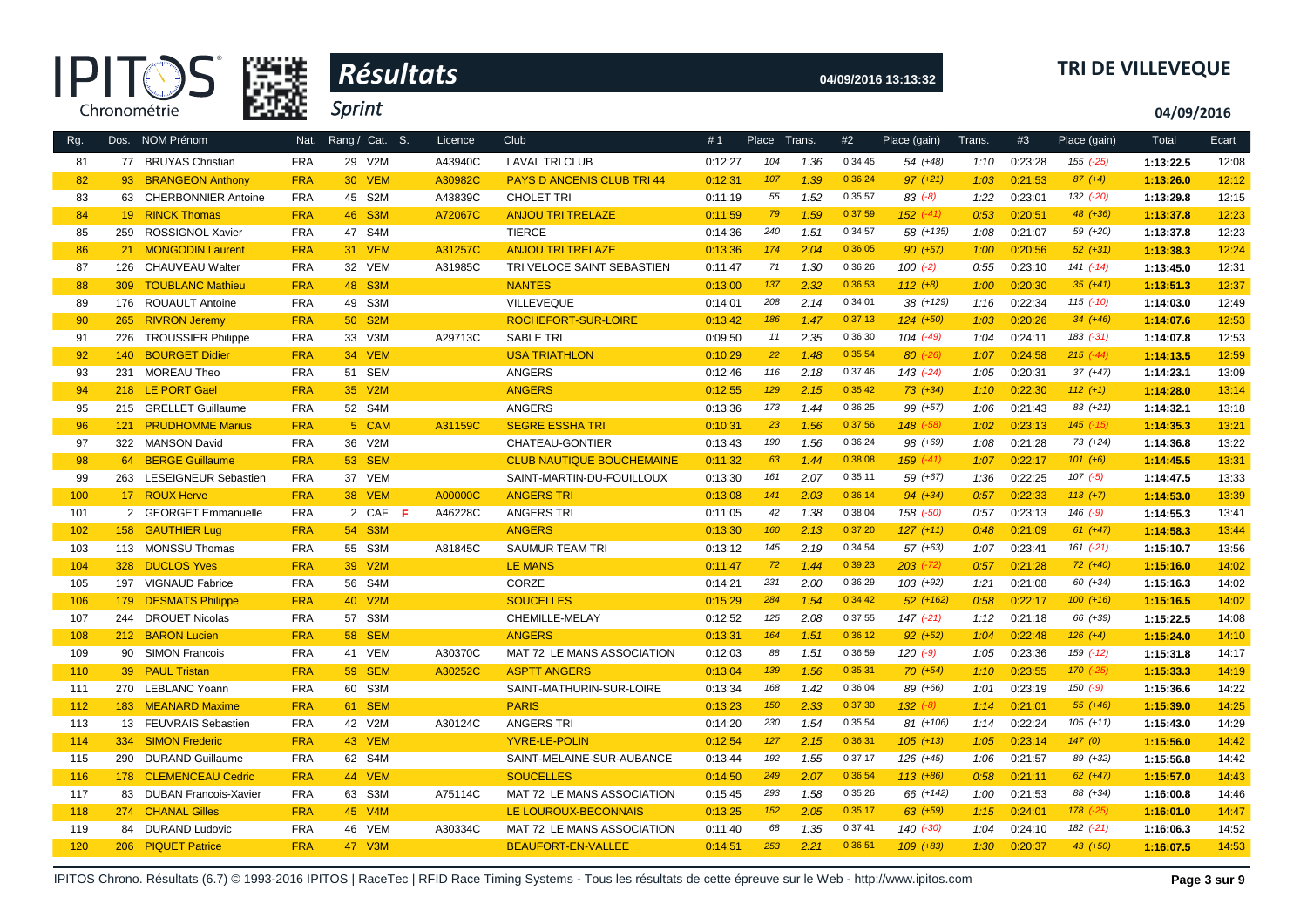| Æ            |
|--------------|
| Chronométrie |



# **04/09/2016 13:13:32 TRI DE VILLEVEQUE**

**04/09/2016**

| Rg. |     | Dos. NOM Prénom            | Nat.       | Rang / Cat. S. | Licence | Club                              | #1      | Place Trans. |      | #2      | Place (gain)  | Trans. | #3      | Place (gain)  | Total     | Ecart |
|-----|-----|----------------------------|------------|----------------|---------|-----------------------------------|---------|--------------|------|---------|---------------|--------|---------|---------------|-----------|-------|
|     |     |                            |            |                |         |                                   |         | 244          |      | 0:36:52 |               |        |         |               |           |       |
| 121 |     | 253 BRUNEAU Fabrice        | <b>FRA</b> | 48 VEM         |         | <b>TIERCE</b>                     | 0:14:45 |              | 2:04 | 0:36:42 | $111 (+82)$   | 1:05   | 0:21:29 | 74 (+41)      | 1:16:12.3 | 14:58 |
| 122 |     | 136 GUILBAULT Stephane     | <b>FRA</b> | 64 S4M         |         | <b>UDSP 49</b>                    | 0:13:57 | 205          | 1:51 |         | $108 (+74)$   | 1:05   | 0:22:46 | $123 (+9)$    | 1:16:18.8 | 15:04 |
| 123 | 97  | <b>DUPIN Sebastien</b>     | <b>FRA</b> | 65 S4M         | A29594C | <b>RSSC TRIATHLON</b>             | 0:13:00 | 136          | 2:08 | 0:38:03 | $154$ $(-16)$ | 1:19   | 0:21:53 | 86 (+29)      | 1:16:19.5 | 15:05 |
| 124 | 280 | <b>ROBIN Anthony</b>       | <b>FRA</b> | 66 S4M         |         | <b>CANDE</b>                      | 0:12:29 | 105          | 1:37 | 0:37:49 | $145$ $(-14)$ | 1:02   | 0:23:28 | $153(-5)$     | 1:16:23.0 | 15:09 |
| 125 |     | 106 ROMARIE Jean           | <b>FRA</b> | 67 S3M         | A76882C | <b>SABLE TRI</b>                  | 0:13:26 | 153          | 2:08 | 0:36:56 | $116 (+23)$   | 0:55   | 0:23:01 | $131 (+5)$    | 1:16:23.5 | 15:09 |
| 126 |     | 8 QUESNE Marc              | <b>FRA</b> | 49 V3M         | A28556C | <b>TRI ATTITUDE 41</b>            | 0:12:52 | 123          | 1:54 | 0:36:40 | $107 (+17)$   | 1:12   | 0:24:02 | 179 (-20)     | 1:16:36.3 | 15:22 |
| 127 |     | 319 BOUCHET Thomas         | <b>FRA</b> | 68 S3M         |         | SAINTE-PAZANNE                    | 0:13:39 | 181          | 1:47 | 0:40:25 | 243 (-19)     | 1:00   | 0:19:52 | $22 (+73)$    | 1:16:39.8 | 15:25 |
| 128 | 122 | <b>CONILLEAU Sebastien</b> | <b>FRA</b> | 69 S4M         | A32563C | <b>TOBESPORT</b>                  | 0:11:43 | 69           | 1:43 | 0:37:27 | $129$ $(-27)$ | 0:59   | 0:24:51 | $208$ $(-32)$ | 1:16:40.0 | 15:26 |
| 129 |     | 217 LACOTE Davy            | <b>FRA</b> | 50 VEM         |         | <b>ANGERS</b>                     | 0:13:47 | 198          | 2:30 | 0:36:37 | $106 (+53)$   | 1:36   | 0:22:20 | $103 (+16)$   | 1:16:47.8 | 15:33 |
| 130 |     | 336 FOUCAULT Antonin       | <b>FRA</b> | 2 JUM          |         | <b>AVOISE</b>                     | 0:16:31 | 314          | 1:48 | 0:37:39 | $137 (+107)$  | 1:12   | 0:19:41 | $18 (+77)$    | 1:16:49.0 | 15:35 |
| 131 |     | 237 CAPLETTE David         | <b>FRA</b> | 51 V2M         |         | SAINT-JEAN-DE-LINIERES            | 0:12:55 | 130          | 1:46 | 0:36:28 | $101 (+30)$   | 1:26   | 0:24:17 | 188 (-31)     | 1:16:50.0 | 15:36 |
| 132 |     | 154 DRONET Eric            | <b>FRA</b> | 52 VEM         |         | <b>SUCE-SUR-ERDRE</b>             | 0:11:55 | 76           | 1:56 | 0:39:12 | $195$ $(-72)$ | 1:05   | 0:22:47 | $124 (+16)$   | 1:16:51.8 | 15:37 |
| 133 | 316 | <b>LESAGE Arnaud</b>       | <b>FRA</b> | 70 S2M         |         | <b>COUERON</b>                    | 0:12:24 | 101          | 2:22 | 0:36:52 | $110(-12)$    | 1:27   | 0:23:50 | 169 (-20)     | 1:16:52.3 | 15:38 |
| 134 | 271 | <b>GUEDON Gabin</b>        | <b>FRA</b> | <b>71 SEM</b>  |         | SAINT-LEGER-SOUS-CHOLET           | 0:11:19 | 56           | 1:58 | 0:39:16 | $199$ $(-76)$ | 0:53   | 0:23:45 | $163$ $(-2)$  | 1:17:08.0 | 15:54 |
| 135 |     | 200 THARREAU Cyril         | <b>FRA</b> | 53 VEM         |         | <b>MARCE</b>                      | 0:13:52 | 201          | 2:16 | 0:35:13 | 60 (+98)      | 1:41   | 0:24:16 | 186 (-32)     | 1:17:14.8 | 16:00 |
| 136 |     | 41 LEGRAND Christophe      | <b>FRA</b> | 72 S4M         |         | <b>ASPTT ANGERS</b>               | 0:11:59 | 80           | 1:41 | 0:36:55 | $115(-8)$     | 1:16   | 0:25:28 | $234 (-48)$   | 1:17:15.8 | 16:01 |
| 137 |     | 312 BOMME Sylvain          | <b>FRA</b> | 73 SEM         |         | ERBRAY                            | 0:13:14 | 146          | 1:54 | 0:37:39 | $138 (+9)$    | 1:41   | 0:23:05 | 135(0)        | 1:17:30.8 | 16:16 |
| 138 |     | 282 ROUXEL Erwan           | <b>FRA</b> | <b>54 VEM</b>  |         | <b>ECUILLE</b>                    | 0:13:42 | 188          | 2:08 | 0:36:59 | $119 (+50)$   | 1:25   | 0:23:21 | 151(0)        | 1:17:32.3 | 16:18 |
| 139 |     | 7 QUESNE Maxime            | <b>FRA</b> | 74 SEM         | A30146C | <b>ANGERS TRI</b>                 | 0:12:16 | 98           | 1:50 | 0:38:13 | 162 (-29)     | 0:56   | 0:24:27 | 192 (-12)     | 1:17:39.0 | 16:25 |
| 140 |     | 18 RINCK Nicolas           | <b>FRA</b> | 75 S4M         |         | <b>ANJOU TRI TRELAZE</b>          | 0:12:37 | 112          | 1:41 | 0:38:59 | $189$ $(-44)$ | 1:08   | 0:23:16 | $148 (+16)$   | 1:17:39.3 | 16:25 |
| 141 |     | 143 AIRAUD Clement         | <b>FRA</b> | 76 S2M         | A79984C | VILLEMOMBLE SPORTS TRIATHL        | 0:12:43 | 113          | 1:34 | 0:38:15 | 165 (-20)     | 1:12   | 0:23:57 | $174 (-8)$    | 1:17:39.8 | 16:25 |
| 142 | 129 | <b>GIROT Paul</b>          | <b>FRA</b> | 77 S2M         | A78916C | <b>TRI CLUB NANTAIS</b>           | 0:11:02 | 39           | 2:15 | 0:38:13 | $163$ $(-70)$ | 1:34   | 0:24:48 | $205$ $(-33)$ | 1:17:49.5 | 16:35 |
| 143 |     | 327 SINAN Gregoire         | <b>FRA</b> | 78 SEM         |         | BONCHAMP-LES-LAVAL                | 0:12:50 | 121          | 2:31 | 0:37:29 | $130(-20)$    | 1:16   | 0:23:46 | $167$ $(-2)$  | 1:17:50.3 | 16:36 |
| 144 |     | 236 RIOLINO Julien         | <b>FRA</b> | 79 S4M         |         | <b>BEAUCOUZE</b>                  | 0:13:41 | 185          | 1:59 | 0:38:24 | $169 (+13)$   | 0:57   | 0:22:54 | $127 (+28)$   | 1:17:53.5 | 16:39 |
| 145 |     | 205 MEYNIER Alexandre      | <b>FRA</b> | 80 S3M         |         | BEAUFORT-EN-VALLEE                | 0:13:26 | 155          | 2:28 | 0:38:10 | $160 (-16)$   | 0:57   | 0:23:00 | 130 (+26)     | 1:17:57.5 | 16:43 |
| 146 |     | 246 THOMAS Sebastien       | <b>FRA</b> | <b>55 VEM</b>  |         | <b>CHEMILLE-MELAY</b>             | 0:15:30 | 285          | 2:14 | 0:37:47 | $144 (+97)$   | 1:26   | 0:21:04 | $58(+42)$     | 1:17:58.3 | 16:44 |
| 147 | 222 | <b>BUIS Francois</b>       | <b>FRA</b> | 81 SEM         |         | <b>ANGERS</b>                     | 0:12:15 | 96           | 1:34 | 0:37:43 | $141 (-14)$   | 1:07   | 0:25:24 | $230 (-37)$   | 1:18:01.3 | 16:47 |
| 148 |     | 344 OLLIER Christophe      | <b>FRA</b> | <b>56 VEM</b>  |         | <b>BRESSUIRE</b>                  | 0:13:52 | 202          | 1:39 | 0:38:23 | $167 (+38)$   | 1:10   | 0:23:06 | $136 (+16)$   | 1:18:07.3 | 16:53 |
| 149 |     | 5 COLLIN Antoine           | <b>FRA</b> | 6 CAM          | A48000C | <b>ANGERS TRI</b>                 | 0:10:34 | 29           | 1:22 | 0:37:56 | 149 (-45)     | 1:04   | 0:27:27 | $280$ $(-75)$ | 1:18:21.0 | 17:07 |
| 150 |     | 241 REVOLLON Florian       | <b>FRA</b> | 82 S2M         |         | <b>BOUCHEMAINE</b>                | 0:10:28 | 21           | 2:19 | 0:39:35 | $213$ (-107)  | 1:28   | 0:24:40 | $203$ (-22)   | 1:18:28.3 | 17:14 |
| 151 |     | 57 GEORGE Pierrick         | <b>FRA</b> | 83 S3M         | A86990C | <b>AVRILLE</b>                    | 0:12:50 | 120          | 1:49 | 0:37:07 | $122 (+2)$    | 1:00   | 0:25:45 | $243$ $(-33)$ | 1:18:29.8 | 17:15 |
| 152 |     | 254 CADEAU Basile          | <b>FRA</b> | 84 SEM         |         | <b>TIERCE</b>                     | 0:14:53 | 254          | 2:06 | 0:35:17 | $62$ $(+128)$ | 1:20   | 0:25:02 | $218$ (-26)   | 1:18:35.8 | 17:21 |
| 153 |     | 96 VINCENT Franck          | <b>FRA</b> | 57 VEM         |         | PAYS D ANCENIS CLUB TRI 44        | 0:14:39 | 241          | 2:08 | 0:36:29 | 102 (+86)     | 1:09   | 0:24:14 | $184 (+2)$    | 1:18:36.5 | 17:22 |
| 154 |     | 76 BRUNEAU Jean-Philippe   | <b>FRA</b> | 85 S4M         | A63378C | <b>JEUNESSES SPORTIVES D ALLO</b> | 0:11:37 | 67           | 2:22 | 0:37:29 | $131 (+41)$   | 1:40   | 0:25:36 | $238$ $(-46)$ | 1:18:41.0 | 17:27 |
| 155 |     | 10 QUESNE Pierre-Yves      | <b>FRA</b> | 86 SEM         |         | CORZE                             | 0:12:54 | 128          | 1:45 | 0:39:28 | $207$ $(-45)$ | 1:06   | 0:23:41 | $160 (+18)$   | 1:18:52.0 | 17:38 |
| 156 |     | 119 MONNIER Frederic       | <b>FRA</b> | 58 VEM         | A46419C | <b>SEGRE ESSHA TRI</b>            | 0:12:25 | 102          | 2:06 | 0:39:49 | $221 (-74)$   | 1:12   | 0:23:22 | $152 (+20)$   | 1:18:52.0 | 17:38 |
| 157 | 80  | <b>GUILLET Alain</b>       | <b>FRA</b> | 59 V4M         | A30643C | <b>LAVAL TRI CLUB</b>             | 0:12:09 | 94           | 2:14 | 0:37:17 | $125$ $(-21)$ | 1:18   | 0:26:00 | $251 (-42)$   | 1:18:56.8 | 17:42 |
| 158 | 305 | <b>PASCOT Adrien</b>       | <b>FRA</b> | 87 S2M         |         | <b>RENNES</b>                     | 0:13:11 | 144          | 1:56 | 0:37:46 | $142 (+1)$    | 1:10   | 0:24:58 | $214$ $(-15)$ | 1:18:58.3 | 17:44 |
| 159 | 295 | <b>BESSIERE David</b>      | <b>FRA</b> | 88 S4M         |         | LA MEIGNANNE                      | 0:13:34 | 170          | 2:31 | 0:38:40 | $181$ $(-13)$ | 1:06   | 0:23:11 | $142 (+24)$   | 1:18:59.0 | 17:45 |
| 160 |     | 245 DUPONT Landry          | <b>FRA</b> | 89 S4M         |         | <b>CHEMILLE-MELAY</b>             | 0:15:52 | 299          | 1:50 | 0:37:55 | $146 (+106)$  | 1:06   | 0:22:24 | $106 (+33)$   | 1:19:04.5 | 17:50 |
|     |     |                            |            |                |         |                                   |         |              |      |         |               |        |         |               |           |       |

IPITOS Chrono. Résultats (6.7) © 1993-2016 IPITOS | RaceTec | RFID Race Timing Systems - Tous les résultats de cette épreuve sur le Web - http://www.ipitos.com **Page 4 sur 9**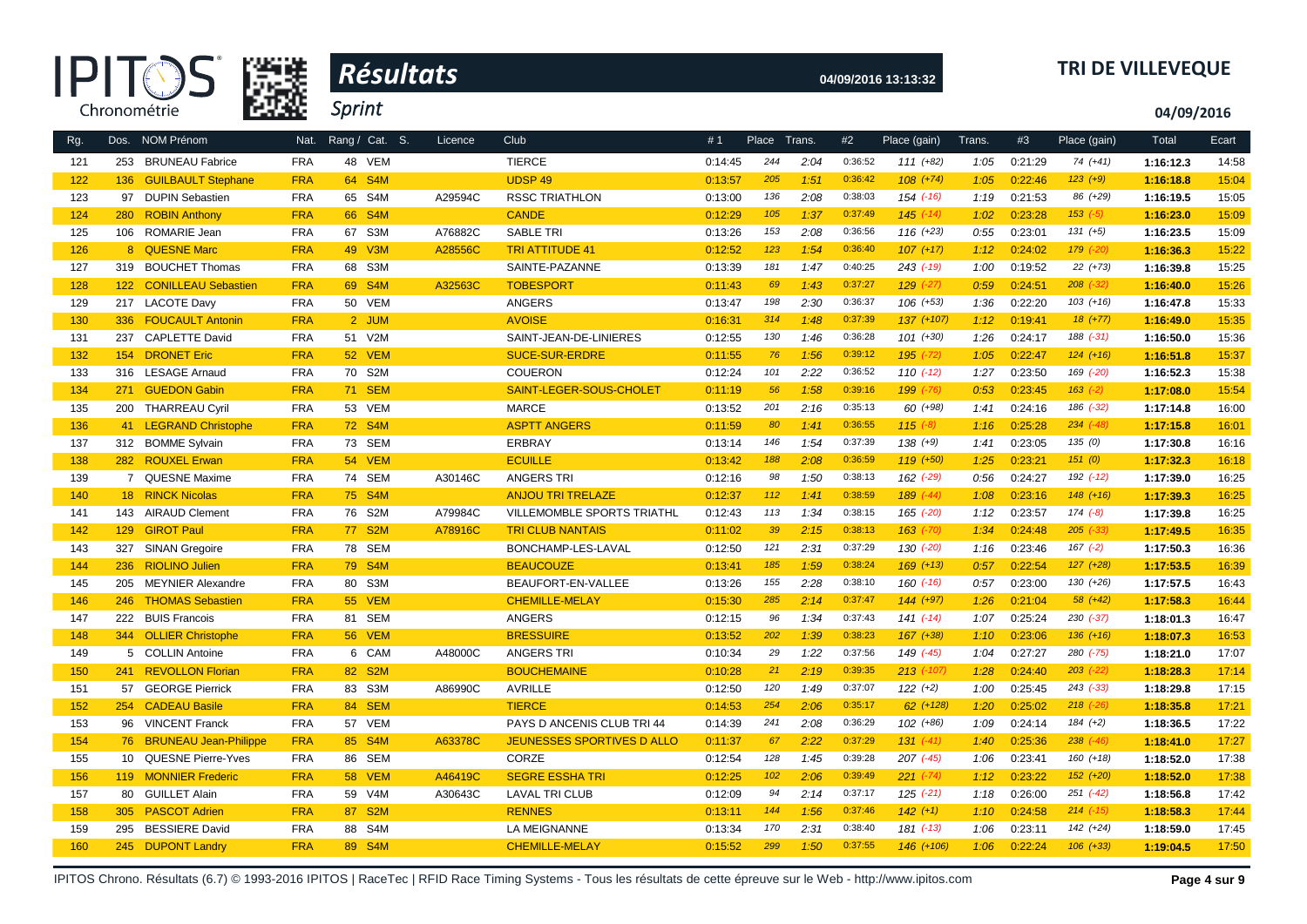| Æ            |
|--------------|
| Chronométrie |



# **04/09/2016 13:13:32 TRI DE VILLEVEQUE**

**04/09/2016**

| Rg. |                  | Dos. NOM Prénom            | Nat.       | Rang / Cat. S.          |    | Licence | Club                       | #1      | Place Trans. |      | #2      | Place (gain)  | Trans. | #3      | Place (gain)  | Total     | Ecart |
|-----|------------------|----------------------------|------------|-------------------------|----|---------|----------------------------|---------|--------------|------|---------|---------------|--------|---------|---------------|-----------|-------|
| 161 | 181              | <b>BOUSSARD Pierre</b>     | <b>FRA</b> | 90 SEM                  |    |         | <b>SOUCELLES</b>           | 0:12:01 | 85           | 2:13 | 0:39:15 | 198 (-75)     | 1:32   | 0:24:07 | $181(-1)$     | 1:19:06.3 | 17:52 |
| 162 |                  | 310 MARTELLOZZO Alexandre  | <b>FRA</b> | 91 S3M                  |    |         | <b>NANTES</b>              | 0:14:50 | 248          | 2:51 | 0:38:46 | $183 (+19)$   | 1:08   | 0:21:39 | $81 (+67)$    | 1:19:10.8 | 17:56 |
| 163 | 127              | PETITEAU Jean Pierre       | <b>FRA</b> | 60 V5M                  |    | A31937C | TRI VELOCE SAINT SEBASTIEN | 0:13:39 | 180          | 2:12 | 0:38:04 | $157 (+15)$   | 1:25   | 0:23:55 | $171 (+2)$    | 1:19:12.0 | 17:58 |
| 164 | 207              | <b>RADE Matthieu</b>       | <b>FRA</b> | 92 S2M                  |    |         | <b>CHAMPIGNE</b>           | 0:14:13 | 224          | 2:25 | 0:39:19 | $201 (+18)$   | 1:04   | 0:22:14 | $99 (+42)$    | 1:19:12.8 | 17:58 |
| 165 |                  | 285 DOBOSZ Julien          | <b>FRA</b> | 93 S4M                  |    |         | SAINT-SYLVAIN-D ANJOU      | 0:13:54 | 203          | 2:41 | 0:34:42 | $53 (+102)$   | 1:58   | 0:26:04 | $252$ $(-64)$ | 1:19:16.3 | 18:02 |
| 166 |                  | 279 TOWEY Andrew           | <b>FRA</b> | 61 V2M                  |    |         | MONTIGNE-LES-RAIRIES       | 0:12:17 | 99           | 2:18 | 0:38:04 | $156$ $(-35)$ | 1:36   | 0:25:07 | $221 (-32)$   | 1:19:19.3 | 18:05 |
| 167 |                  | 27 DESAUNAY Agnes          | <b>FRA</b> | 1 V3F                   | F  | A31221C | <b>ASPTT ANGERS</b>        | 0:12:31 | 106          | 2:10 | 0:38:33 | 172 (-48)     | 1:11   | 0:25:09 | $223$ (-13)   | 1:19:31.5 | 18:17 |
| 168 |                  | 34 GUERY Claude            | <b>FRA</b> | 62 V5M                  |    | A76227C | <b>ASPTT ANGERS</b>        | 0:13:52 | 200          | 2:34 | 0:37:34 | $134 (+32)$   | 1:42   | 0:23:59 | 177(0)        | 1:19:37.5 | 18:23 |
| 169 |                  | 230 LENOIR Jean            | <b>FRA</b> | 63 V2M                  |    |         | <b>ANGERS</b>              | 0:13:37 | 177          | 2:33 | 0:39:47 | $218 (+27)$   | 1:16   | 0:22:29 | $111 (+35)$   | 1:19:39.5 | 18:25 |
| 170 |                  | 157 COTTEREAU Nicolas      | <b>FRA</b> | 94 S4M                  |    |         | <b>SUCE-SUR-ERDRE</b>      | 0:15:48 | 295          | 1:27 | 0:38:53 | 186 (+74)     | 1:09   | 0:22:26 | $108 (+51)$   | 1:19:40.0 | 18:26 |
| 171 |                  | 9 QUESNE Luc               | <b>FRA</b> | 64 V3M                  |    |         | <b>BRIOLLAY</b>            | 0:15:17 | 272          | 1:49 | 0:36:07 | $91 (+119)$   | 1:46   | 0:24:46 | $204$ $(-18)$ | 1:19:42.8 | 18:28 |
| 172 |                  | 71 POMME David             | <b>FRA</b> | 65 VEM                  |    | A74177C | <b>ENDURANCE 72 TRI</b>    | 0:14:29 | 235          | 2:27 | 0:39:09 | $194$ (+19)   | 1:37   | 0:22:05 | $96 (+44)$    | 1:19:45.3 | 18:31 |
| 173 |                  | 59 BEISLY Brian            | <b>FRA</b> | 66 V5M                  |    |         | <b>BLUE LAGOONERS</b>      | 0:16:16 | 308          | 1:26 | 0:35:54 | 82 (+147)     | 1:24   | 0:24:51 | $209$ $(-12)$ | 1:19:48.0 | 18:34 |
| 174 | 257              | <b>ORY Arthur</b>          | <b>FRA</b> | 7 CAM                   |    |         | <b>TIERCE</b>              | 0:12:18 | 100          | 1:52 | 0:38:42 | $182$ $(-42)$ | 1:24   | 0:25:37 | $239$ $(-32)$ | 1:19:50.5 | 18:36 |
| 175 |                  | 159 BABIN Jean             | <b>FRA</b> | 95 S4M                  |    |         | VILLEVEQUE                 | 0:11:34 | 65           | 2:00 | 0:38:34 | 173 (-58)     | 1:14   | 0:26:32 | $261$ $(-52)$ | 1:19:51.3 | 18:37 |
| 176 | 173              | <b>GRELLIER Laurent</b>    | <b>FRA</b> | 96 S4M                  |    |         | <b>VILLEVEQUE</b>          | 0:15:13 | 265          | 1:42 | 0:39:54 | $225 (+28)$   | 0:54   | 0:22:11 | $97 (+61)$    | 1:19:51.8 | 18:37 |
| 177 | 349              | SAIZ Jeremy                | <b>FRA</b> | 97 S2M                  |    |         | BOULOGNE-BILLANCOURT       | 0:11:29 | 62           | 2:27 | 0:41:27 | 264 (-124)    | 1:28   | 0:23:06 | $137 (+9)$    | 1:19:53.8 | 18:39 |
| 178 | 182              | <b>FERRE Pascal</b>        | <b>FRA</b> | 67 V3M                  |    |         | PELLOUAILLES-LES-VIGNES    | 0:14:26 | 232          | 2:26 | 0:39:19 | $200 (+8)$    | 1:00   | 0:22:46 | $121 (+46)$   | 1:19:54.5 | 18:40 |
| 179 | 249              | <b>BREMAUD Xavier</b>      | <b>FRA</b> | 98 S4M                  |    |         | SAINT-BARTHELEMY-D ANJOU   | 0:14:50 | 252          | 2:39 | 0:38:39 | 179 (+30)     | 1:48   | 0:22:01 | $91 (+43)$    | 1:19:54.8 | 18:40 |
| 180 |                  | 174 MOUSSET Paul           | <b>FRA</b> | 8 CAM                   |    |         | <b>VILLEVEQUE</b>          | 0:14:13 | 222          | 2:25 | 0:39:34 | $212 (-3)$    | 1:02   | 0:22:48 | $125 (+45)$   | 1:19:59.0 | 18:45 |
| 181 | 147              | <b>BOUTREUX Olivier</b>    | <b>FRA</b> | 68 VEM                  |    |         | <b>ETRICHE</b>             | 0:14:35 | 238          | 2:28 | 0:36:17 | $96 (+81)$    | 1:16   | 0:25:33 | $237 (-24)$   | 1:20:06.0 | 18:52 |
| 182 | 130 <sub>1</sub> | <b>JOSSELIN Christophe</b> | <b>FRA</b> | 69 VEM                  |    | A30037C | <b>TRI CLUB NANTAIS</b>    | 0:11:14 | 47           | 1:41 | 0:38:39 | 180 (-64)     | 1:29   | 0:27:08 | $275$ (-71)   | 1:20:08.3 | 18:54 |
| 183 |                  | 74 CHOLLET Anne            | <b>FRA</b> | 2 S2F                   | -F |         | SARRIGNE                   | 0:13:39 | 182          | 1:47 | 0:41:32 | $268$ $(-60)$ | 1:13   | 0:22:01 | $90 (+59)$    | 1:20:10.5 | 18:56 |
| 184 |                  | 288 TOME MORENO Nicolas    | <b>FRA</b> | <b>70 VEM</b>           |    |         | MONTJEAN-SUR-LOIRE         | 0:13:35 | 172          | 2:12 | 0:40:03 | $230 (-27)$   | 1:11   | 0:23:12 | $144 (+15)$   | 1:20:10.5 | 18:56 |
| 185 | 338              | <b>JOUET Laurent</b>       | <b>FRA</b> | 71 V3M                  |    |         | <b>CHANGE</b>              | 0:15:14 | 267          | 2:08 | 0:38:00 | 153 (+82)     | 1:21   | 0:23:35 | 157(0)        | 1:20:15.3 | 19:01 |
| 186 |                  | 287 COULBAULT Eric         | <b>FRA</b> | 72 V2M                  |    |         | <b>TIGNE</b>               | 0:14:54 | 255          | 1:58 | 0:38:57 | $187 (+57)$   | 0:56   | 0:23:33 | $156 (+12)$   | 1:20:16.1 | 19:02 |
| 187 |                  | 278 CORDIER Jonathan       | <b>FRA</b> | 99 S4M                  |    |         | <b>LES RAIRIES</b>         | 0:17:14 | 322          | 1:45 | 0:36:57 | 118 (+119)    | 1:20   | 0:23:03 | $134 (+16)$   | 1:20:17.0 | 19:03 |
| 188 |                  | 22 BIOTEAU Quentin         | <b>FRA</b> | 9 CAM                   |    | A47855C | <b>ASPTT ANGERS</b>        | 0:12:49 | 119          | 1:35 | 0:39:57 | $227$ (-58)   | 0:51   | 0:25:13 | $225$ (-11)   | 1:20:22.8 | 19:08 |
| 189 |                  | 16 ROCABOY Guillaume       | <b>FRA</b> | 100 S2M                 |    | A30162C | <b>ANGERS TRI</b>          | 0:13:09 | 142          | 2:06 | 0:40:10 | $237$ $(-45)$ | 1:21   | 0:23:57 | $173$ $(-2)$  | 1:20:40.5 | 19:26 |
| 190 |                  | 225 DANIELE Sebastien      | <b>FRA</b> | 101 S4M                 |    |         | <b>ANGERS</b>              | 0:14:46 | 246          | 2:08 | 0:37:36 | 136 (+66)     | 0:58   | 0:25:16 | $227$ (-10)   | 1:20:42.8 | 19:28 |
| 191 | 180              | <b>MARTIN Emmanuel</b>     | <b>FRA</b> | 73 V2M                  |    |         | <b>SOUCELLES</b>           | 0:15:39 | 290          | 1:48 | 0:38:38 | 177 (+75)     | 1:24   | 0:23:17 | 149 (+24)     | 1:20:44.0 | 19:30 |
| 192 |                  | 261 YVINEC Christophe      | <b>FRA</b> | 74 V2M                  |    |         | <b>LES PONTS-DE-CE</b>     | 0:12:48 | 118          | 2:03 | 0:37:22 | $128$ $(-7)$  | 1:44   | 0:26:51 | $267 (-67)$   | 1:20:45.0 | 19:31 |
| 193 |                  | 32 GOURICHON Julie         | <b>FRA</b> | 3 S4F                   | F  | A46054C | <b>ASPTT ANGERS</b>        | 0:11:45 | 70           | 1:42 | 0:40:29 | 246 (-96)     | 1:02   | 0:25:51 | 244 (-27)     | 1:20:45.3 | 19:31 |
| 194 |                  | 275 BRAULT Tony            | <b>FRA</b> | <b>75 VEM</b>           |    |         | NOTRE-DAME-D ALLENCON      | 0:16:36 | 316          | 1:46 | 0:38:38 | $178 (+73)$   | 1:24   | 0:22:33 | $114 (+49)$   | 1:20:54.8 | 19:40 |
| 195 |                  | 145 CARRE Charlotte        | <b>FRA</b> | 4 S4F                   | -F | A03897C | <b>VSF TRI</b>             | 0:11:12 | 46           | 1:45 | 0:43:05 | 293 (-166)    | 1:08   | 0:23:47 | $168 (+17)$   | 1:20:55.3 | 19:41 |
| 196 |                  | 139 BARRE Alain            | <b>FRA</b> | 76 V3M                  |    |         | <b>USA TRIATHLON</b>       | 0:10:40 | 31           | 2:20 | 0:39:39 | $215$ (-104)  | 1:34   | 0:26:46 | $266$ $(-61)$ | 1:20:56.8 | 19:42 |
| 197 |                  | 137 MAUSSION Herve         | <b>FRA</b> | 77 V2M                  |    |         | UDSP 49                    | 0:11:53 | 75           | 2:26 | 0:39:38 | $214 (-92)$   | 1:10   | 0:25:52 | 247 (-30)     | 1:20:57.0 | 19:43 |
| 198 |                  | 30 MARQUETTE Mathieu       | <b>FRA</b> | 102 S4M                 |    | A45950C | <b>ASPTT ANGERS</b>        | 0:12:08 | 91           | 1:48 | 0:40:36 | $247$ (-90)   | 1:03   | 0:25:26 | $233$ (-17)   | 1:20:58.8 | 19:44 |
| 199 |                  | 79 COUBARD Alexandre       | <b>FRA</b> | 103 S2M                 |    | A72006C | <b>LAVAL TRI CLUB</b>      | 0:12:01 | 84           | 2:27 | 0:40:05 | $233 (-98)$   | 1:30   | 0:24:59 | $216$ $(-17)$ | 1:20:59.5 | 19:45 |
| 200 |                  | 347 GELOT Vincent          | <b>FRA</b> | 104<br>S <sub>4</sub> M |    |         | <b>CHEFFOIS</b>            | 0:14:09 | 219          | 1:51 | 0:39:32 | $209(+30)$    | 1:36   | 0:23:58 | $176$ $(-11)$ | 1:21:02.3 | 19:48 |

IPITOS Chrono. Résultats (6.7) © 1993-2016 IPITOS | RaceTec | RFID Race Timing Systems - Tous les résultats de cette épreuve sur le Web - http://www.ipitos.com Page 5 sur 9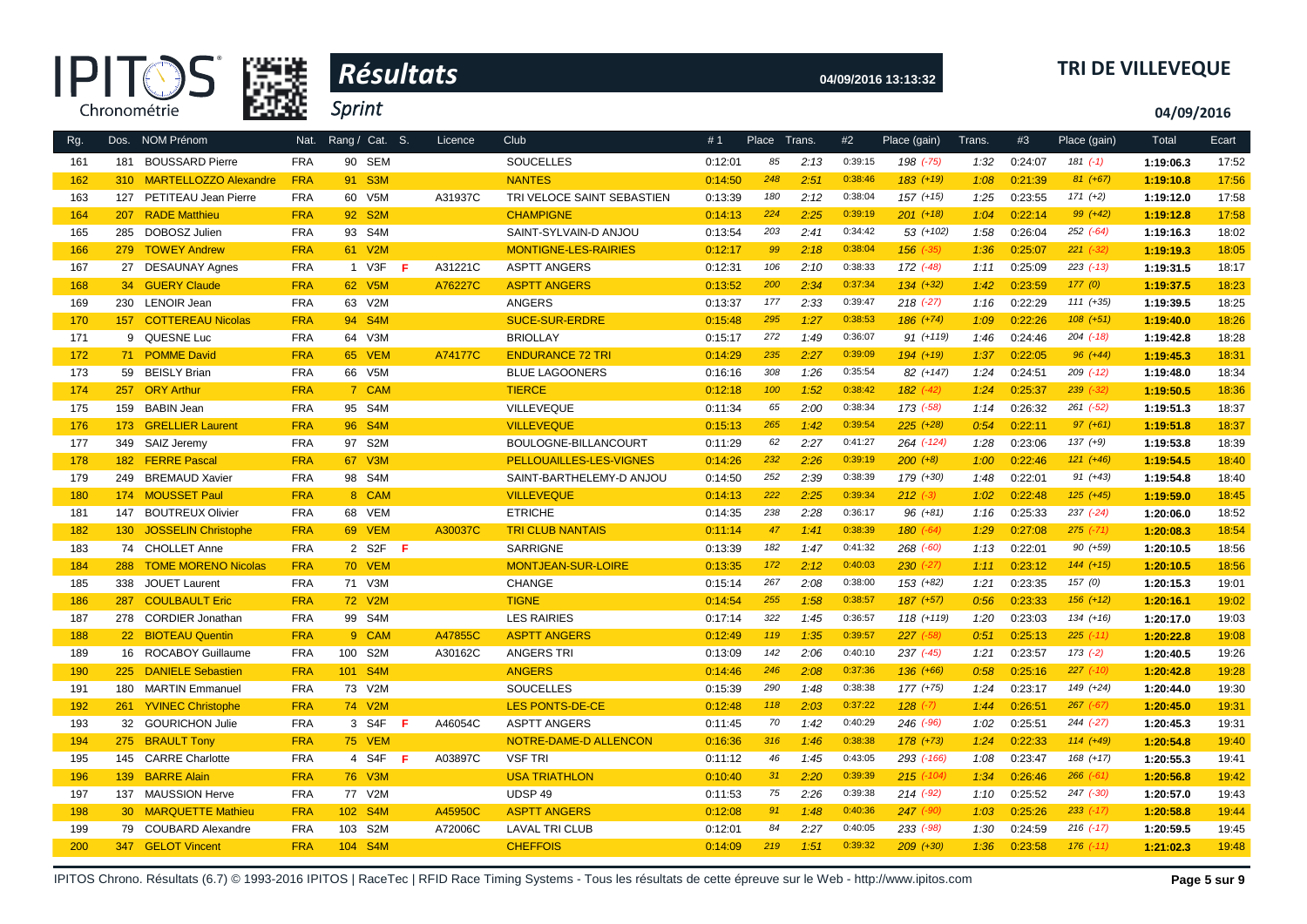| œ            |
|--------------|
| Chronométrie |



# **04/09/2016 13:13:33 TRI DE VILLEVEQUE**

**04/09/2016**

| Rg. |                | Dos. NOM Prénom              | Nat.       | Rang / Cat. S.          |    | Licence | Club                              | #1      | Place Trans. |      | #2      | Place (gain)  | Trans. | #3      | Place (gain)   | Total     | Ecart |
|-----|----------------|------------------------------|------------|-------------------------|----|---------|-----------------------------------|---------|--------------|------|---------|---------------|--------|---------|----------------|-----------|-------|
| 201 | 189            | <b>DEAMBROGIO Laurent</b>    | <b>FRA</b> | 105 S3M                 |    |         | <b>PARIS</b>                      | 0:15:27 | 283          | 2:23 | 0:38:11 | $161 (+75)$   | 1:12   | 0:23:56 | $172 (+7)$     | 1:21:05.3 | 19:51 |
| 202 | 303            | <b>MALAUSSENE Fabrice</b>    | <b>FRA</b> | <b>78 VEM</b>           |    |         | <b>LA ROCHELLE</b>                | 0:14:42 | 243          | 2:46 | 0:38:34 | $174 (+33)$   | 1:21   | 0:23:45 | $165 (+8)$     | 1:21:05.8 | 19:51 |
| 203 | 161            | <b>BEQUET David</b>          | <b>FRA</b> | S <sub>4</sub> M<br>106 |    |         | VILLEVEQUE                        | 0:15:56 | 302          | 2:22 | 0:37:40 | 139 (+97)     | 1:19   | 0:24:03 | $180 (+2)$     | 1:21:17.3 | 20:03 |
| 204 | 348            | <b>TASSEZ Benoit</b>         | <b>FRA</b> | 107 S4M                 |    |         | <b>DOUSSAY</b>                    | 0:14:03 | 210          | 2:31 | 0:40:09 | $236$ $(-25)$ | 1:14   | 0:23:28 | $154 (+31)$    | 1:21:21.8 | 20:07 |
| 205 |                | 38 LALLERON Thierry          | <b>FRA</b> | 79 V4M                  |    | A31228C | <b>ASPTT ANGERS</b>               | 0:13:43 | 189          | 1:53 | 0:37:31 | $133 (+39)$   | 1:15   | 0:27:05 | 274 (-55)      | 1:21:24.3 | 20:10 |
| 206 | 252            | <b>PORTET David</b>          | <b>FRA</b> | 80 VEM                  |    |         | <b>BRIOLLAY</b>                   | 0:12:59 | 135          | 1:57 | 0:40:56 | $254 (+67)$   | 1:20   | 0:24:17 | $187 (-4)$     | 1:21:26.3 | 20:12 |
| 207 |                | 268 MAHOU Stephane           | <b>FRA</b> | 81 V2M                  |    |         | AVRILLE                           | 0:16:18 | 311          | 1:50 | 0:38:49 | 185 (+70)     | 0:58   | 0:23:35 | $158 (+34)$    | 1:21:27.8 | 20:13 |
| 208 | 177            | <b>BOUTTIER Sylvain</b>      | <b>FRA</b> | S <sub>2</sub> M<br>108 |    |         | <b>SOUCELLES</b>                  | 0:16:18 | 310          | 1:50 | 0:38:15 | $164 (+82)$   | 1:23   | 0:23:45 | $164 (+20)$    | 1:21:28.0 | 20:14 |
| 209 | 204            | <b>MACHEFER Cedric</b>       | <b>FRA</b> | 109 S4M                 |    |         | BEAUFORT-EN-VALLEE                | 0:14:35 | 237          | 2:29 | 0:38:31 | $171 (+45)$   | 1:17   | 0:24:40 | $202$ $(-17)$  | 1:21:29.5 | 20:15 |
| 210 | 298            | <b>LEROY Laurent</b>         | <b>FRA</b> | 82 VEM                  |    |         | <b>LA BOHALLE</b>                 | 0:15:23 | 279          | 2:38 | 0:39:03 | $191 (+33)$   | 1:21   | 0:23:08 | $138 (+36)$    | 1:21:31.0 | 20:17 |
| 211 | 302            | <b>CHAUVET Nicolas</b>       | <b>FRA</b> | 110 S3M                 |    |         | TRELAZE                           | 0:13:30 | 159          | 1:26 | 0:35:47 | 76 (+69)      | 1:12   | 0:29:44 | $305$ $(-121)$ | 1:21:36.5 | 20:22 |
| 212 | 172            | <b>GRELLIER Christophe</b>   | <b>FRA</b> | 111 S3M                 |    |         | <b>LA DAGUENIERE</b>              | 0:13:29 | 158          | 2:10 | 0:38:35 | $175$ $(-16)$ | 1:35   | 0:25:51 | $245$ $(-38)$  | 1:21:37.8 | 20:23 |
| 213 | 350            | <b>CHAUDET Simon</b>         | <b>FRA</b> | 112 SEM                 |    |         | <b>GENTILLY</b>                   | 0:13:42 | 187          | 2:29 | 0:39:29 | $208 (-8)$    | 1:35   | 0:24:39 | $200$ $(-18)$  | 1:21:51.0 | 20:37 |
| 214 |                | 330 BROUST Benjamin          | <b>FRA</b> | 113 SEM                 |    |         | <b>LE MANS</b>                    | 0:16:42 | 318          | 2:03 | 0:41:23 | $263 (+34)$   | 1:31   | 0:20:21 | $32 (+70)$     | 1:21:59.0 | 20:45 |
| 215 |                | 335 PLAISANCE Simon          | <b>FRA</b> | 114 S3M                 |    |         | LA FERTE-BERNARD                  | 0:14:17 | 227          | 2:07 | 0:40:05 | $232 (-3)$    | 1:17   | 0:24:18 | $189 (+15)$    | 1:22:01.3 | 20:47 |
| 216 |                | 214 DUVAL Bruno              | <b>FRA</b> | 83 V2M                  |    |         | <b>ANGERS</b>                     | 0:13:45 | 195          | 1:57 | 0:39:56 | $226 (+1)$    | 1:00   | 0:25:32 | $236$ $(-22)$  | 1:22:07.5 | 20:53 |
| 217 | 228            | <b>GUILLIER Patrice</b>      | <b>FRA</b> | 84 V3M                  |    |         | <b>ANGERS</b>                     | 0:13:26 | 154          | 2:09 | 0:40:16 | $241 (+47)$   | 1:07   | 0:25:16 | $226$ $(-16)$  | 1:22:11.0 | 20:57 |
| 218 | 333            | <b>POIRIER Julien</b>        | <b>FRA</b> | 115 S2M                 |    |         | <b>PRECIGNE</b>                   | 0:15:06 | 260          | 2:29 | 0:39:50 | $222 (+11)$   | 1:05   | 0:23:44 | $162 (+31)$    | 1:22:11.5 | 20:57 |
| 219 |                | 239 DURANT Philippe          | <b>FRA</b> | 85 V3M                  |    |         | SAINT-LAMBERT-LA-POTHERIE         | 0:13:38 | 179          | 2:02 | 0:39:27 | $206$ $(-5)$  | 1:41   | 0:25:30 | $235$ $(-35)$  | 1:22:15.0 | 21:01 |
| 220 | 190            | <b>DIBON Sebastien</b>       | <b>FRA</b> | 116 S4M                 |    |         | <b>PELLOUAILLES-LES-VIGNES</b>    | 0:13:56 | 204          | 2:39 | 0:39:32 | $210$ (-15)   | 1:38   | 0:24:33 | $196$ $(-1)$   | 1:22:15.8 | 21:01 |
| 221 | 165            | LE BEL Pascal                | <b>FRA</b> | V2M<br>86               |    |         | VILLEVEQUE                        | 0:14:45 | 245          | 2:11 | 0:41:04 | $257$ $(-15)$ | 1:11   | 0:23:12 | 143 (+39)      | 1:22:20.3 | 21:06 |
| 222 | 184            | <b>MEANARD Wilfrid</b>       | <b>FRA</b> | <b>SEM</b><br>117       |    |         | <b>PARIS</b>                      | 0:13:22 | 149          | 2:23 | 0:43:17 | 296 (-124)    | 1:18   | 0:22:04 | $94(+51)$      | 1:22:21.0 | 21:07 |
| 223 | 294            | <b>MARCESCHE Antoine</b>     | <b>FRA</b> | 87 VEM                  |    |         | <b>CORNE</b>                      | 0:14:50 | 251          | 1:59 | 0:40:12 | $238 (+7)$    | 0:56   | 0:24:35 | $198 (+21)$    | 1:22:29.8 | 21:15 |
| 224 | 151            | <b>DELAUNAY Vincent</b>      | <b>FRA</b> | 88 VEM                  |    |         | <b>VILLEVEQUE</b>                 | 0:14:05 | 213          | 2:31 | 0:39:25 | $205 (+4)$    | 1:09   | 0:25:26 | $231$ (-15)    | 1:22:34.0 | 21:20 |
| 225 | 233            | <b>BOUEDRON Kevin</b>        | <b>FRA</b> | 118 S2M                 |    |         | <b>BEAUCOUZE</b>                  | 0:15:14 | 268          | 2:01 | 0:39:20 | $202 (+37)$   | 1:01   | 0:25:02 | $219 (+6)$     | 1:22:36.8 | 21:22 |
| 226 | 94             | <b>COIFFARD Maud</b>         | <b>FRA</b> | 5 SEF                   | F  | A79154C | <b>PAYS D ANCENIS CLUB TRI 44</b> | 0:13:35 | 171          | 1:37 | 0:41:09 | $260$ $(-56)$ | 1:02   | 0:25:22 | $228 (+1)$     | 1:22:42.0 | 21:28 |
| 227 | 110            | <b>CATIN Benoit</b>          | <b>FRA</b> | 119 S4M                 |    | A81864C | <b>SAUMUR TEAM TRI</b>            | 0:16:04 | 304          | 2:15 | 0:38:57 | 188 (+56)     | 0:54   | 0:24:40 | $201 (+21)$    | 1:22:47.5 | 21:33 |
| 228 | 223            | <b>CHAUDET Aurelie</b>       | <b>FRA</b> | 6 S3F F                 |    |         | <b>ANGERS</b>                     | 0:12:36 | 110          | 1:52 | 0:41:19 | $262$ $(-86)$ | 1:13   | 0:25:57 | $250 (-32)$    | 1:22:53.3 | 21:39 |
| 229 | 133            | ROUSSEAU Julien              | <b>FRA</b> | 120 SEM                 |    | A73718C | <b>TRI CLUB NANTAIS</b>           | 0:20:02 | 327          | 1:57 | 0:37:12 | $123 (+51)$   | 1:18   | 0:22:27 | $109 (+47)$    | 1:22:54.5 | 21:40 |
| 230 |                | 296 BRIAND Helene            | <b>FRA</b> | 7 S3F F                 |    |         | <b>BRAIN-SUR-L AUTHION</b>        | 0:13:27 | 156          | 2:22 | 0:38:35 | $176$ $(-23)$ | 1:20   | 0:27:13 | $277 (-51)$    | 1:22:55.0 | 21:41 |
| 231 | 20             | <b>GOULARD Olivier</b>       | <b>FRA</b> | 89 VEM                  |    | A50350C | ANJOU TRI TRELAZE                 | 0:12:35 | 109          | 2:46 | 0:39:00 | 190 (-69)     | 1:34   | 0:27:15 | 279 (-53)      | 1:23:08.8 | 21:54 |
| 232 | 167            | <b>RUAULT Mathieu</b>        | <b>FRA</b> | 121 S4M                 |    |         | <b>VILLEVEQUE</b>                 | 0:13:32 | 166          | 2:39 | 0:41:29 | $265$ (-89)   | 0:55   | 0:24:37 | 199 (+23)      | 1:23:09.5 | 21:55 |
| 233 |                | 260 THOMAS Arnaud            | <b>FRA</b> | 122 S2M                 |    |         | <b>TIERCE</b>                     | 0:13:46 | 196          | 2:47 | 0:39:14 | 196 $(-1)$    | 1:20   | 0:26:08 | 253 (-36)      | 1:23:12.5 | 21:58 |
| 234 | 345            | <b>JAULIN Sylvie</b>         | <b>FRA</b> | 2 V <sub>2</sub> F      | -F |         | <b>CHANTONNAY</b>                 | 0:14:50 | 250          | 1:57 | 0:39:54 | $223 (+16)$   | 1:26   | 0:25:08 | 222(0)         | 1:23:13.1 | 21:59 |
| 235 | $\overline{1}$ | DELESTRE Jean Luc            | <b>FRA</b> | 90<br>V <sub>5</sub> M  |    | A30107C | <b>ANGERS TRI</b>                 | 0:14:01 | 209          | 1:59 | 0:38:16 | $166 (+34)$   | 1:04   | 0:28:04 | 289 (-60)      | 1:23:22.0 | 22:08 |
| 236 | 216            | <b>JACOB Charles</b>         | <b>FRA</b> | S <sub>2</sub> M<br>123 |    |         | <b>ANGERS</b>                     | 0:13:31 | 162          | 2:31 | 0:40:05 | $235$ (-56)   | 1:28   | 0:25:52 | $246$ $(-18)$  | 1:23:24.0 | 22:10 |
| 237 | 160            | <b>BENOIT Fabrice</b>        | <b>FRA</b> | 124 S4M                 |    |         | VILLEVEQUE                        | 0:16:17 | 309          | 1:48 | 0:39:46 | $217 (+52)$   | 1:17   | 0:24:24 | 191 (+20)      | 1:23:29.6 | 22:15 |
| 238 | 198            | <b>RAMAMBASON Carmichael</b> | <b>FRA</b> | 91 V2M                  |    |         | <b>FONTAINE-MILON</b>             | 0:14:07 | 218          | 1:54 | 0:37:59 | $151 (+49)$   | 1:16   | 0:28:17 | 291 (-69)      | 1:23:31.3 | 22:17 |
| 239 | 209            | <b>MENAGER Dominique</b>     | <b>FRA</b> | 92 V2M                  |    |         | <b>JUVARDEIL</b>                  | 0:16:09 | 307          | 2:07 | 0:41:46 | $273 (+24)$   | 1:30   | 0:22:03 | $92 (+44)$     | 1:23:32.3 | 22:18 |
| 240 | 234            | <b>BOUVIER Dominique</b>     | <b>FRA</b> | 93 V5M                  |    |         | <b>BEAUCOUZE</b>                  | 0:17:50 | 324          | 2:55 | 0:40:14 | $240 (+28)$   | 1:14   | 0:21:30 | $77(+56)$      | 1:23:40.8 | 22:26 |
|     |                |                              |            |                         |    |         |                                   |         |              |      |         |               |        |         |                |           |       |

IPITOS Chrono. Résultats (6.7) © 1993-2016 IPITOS | RaceTec | RFID Race Timing Systems - Tous les résultats de cette épreuve sur le Web - http://www.ipitos.com **Page 6 sur 9**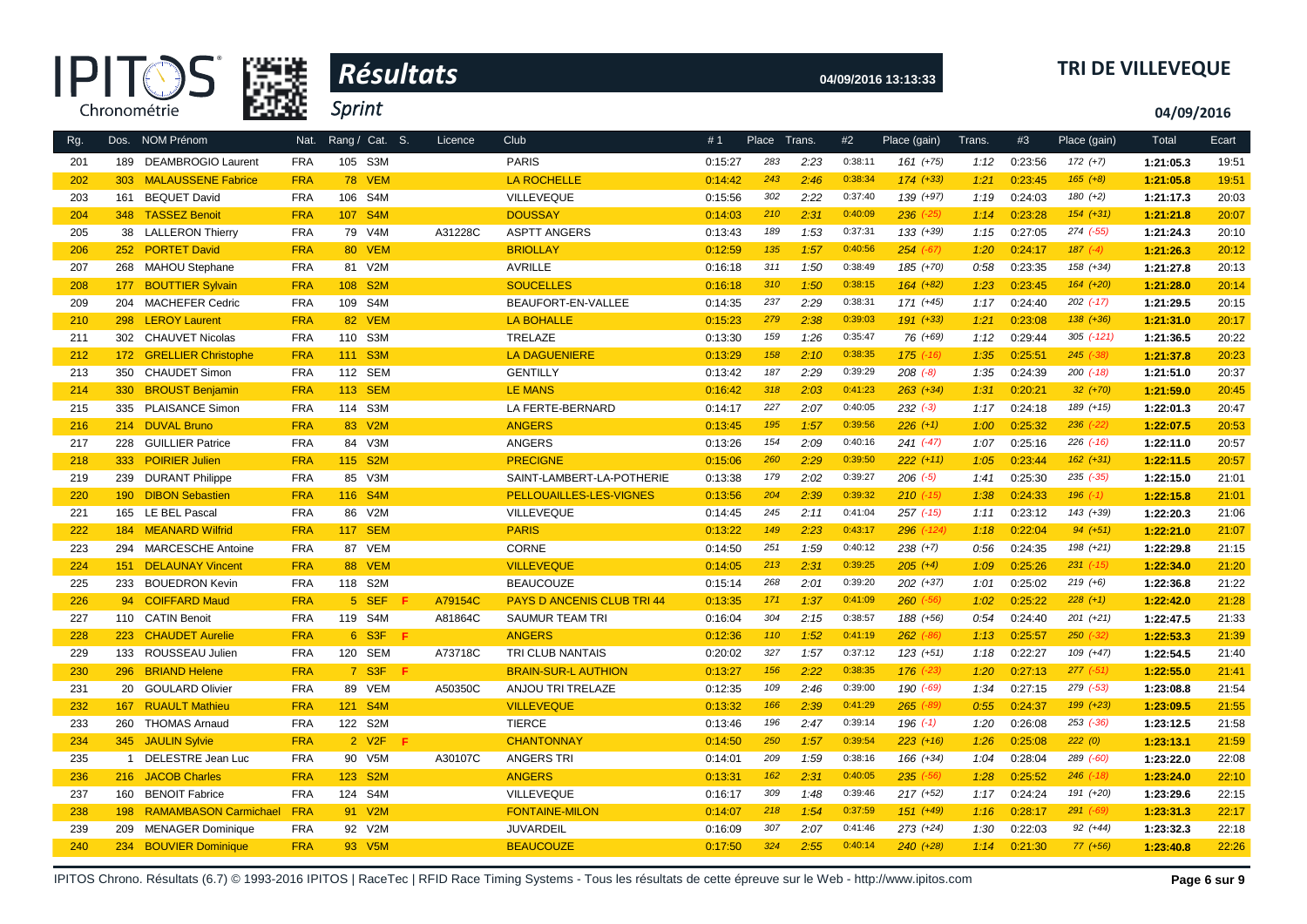

# **04/09/2016 13:13:33 TRI DE VILLEVEQUE**

**04/09/2016**

| Rg. |                  | Dos. NOM Prénom           | Nat.       | Rang / Cat. S.          |     | Licence | Club                              | #1      | Place Trans. |      | #2      | Place (gain)  | Trans. | #3      | Place (gain)  | Total     | Ecart |
|-----|------------------|---------------------------|------------|-------------------------|-----|---------|-----------------------------------|---------|--------------|------|---------|---------------|--------|---------|---------------|-----------|-------|
| 241 |                  | 28 GACHET Bertrand        | <b>FRA</b> | 94 V3M                  |     |         | <b>ASPTT ANGERS</b>               | 0:15:55 | 301          | 2:51 | 0:39:04 | 192 (+45)     | 1:42   | 0:24:24 | $190 (+15)$   | 1:23:53.0 | 22:39 |
| 242 | 276              | <b>CHALUMEAU Xavier</b>   | <b>FRA</b> | 95 V2M                  |     |         | <b>DISTRE</b>                     | 0:13:59 | 206          | 2:01 | 0:39:33 | $211 (+16)$   | 1:32   | 0:26:57 | $271 (-52)$   | 1:23:58.5 | 22:44 |
| 243 | 199              | <b>BOSSE Vincent</b>      | <b>FRA</b> | 125 S4M                 |     |         | <b>BAUNE</b>                      | 0:15:16 | 271          | 2:09 | 0:40:13 | 239 (+19)     | 1:03   | 0:25:22 | $229 (+9)$    | 1:23:59.5 | 22:45 |
| 244 | 107              | <b>TETEDOUX Aurore</b>    | <b>FRA</b> | 8 S <sub>4F</sub>       |     | A76319C | <b>SABLE TRI</b>                  | 0:13:31 | 165          | 1:43 | 0:40:52 | $252$ $(-52)$ | 1:03   | 0:26:59 | $272$ $(-27)$ | 1:24:06.8 | 22:52 |
| 245 |                  | 325 BOURCIER David        | <b>FRA</b> | 126 S4M                 |     |         | <b>CHANGE</b>                     | 0:13:38 | 178          | 2:43 |         |               | 26:28  | 0:22:42 | 117 (-245)    | 1:24:08.8 | 22:54 |
| 246 | 192 <sub>2</sub> | <b>BOULNOIS Stephanie</b> | <b>FRA</b> | 9 S3F                   | F   |         | LE PLESSIS-GRAMMOIRE              | 0:15:45 | 292          | 1:52 | 0:42:36 | $287 (+6)$    | 1:20   | 0:22:46 | $122 (+40)$   | 1:24:16.8 | 23:02 |
| 247 |                  | 187 PICHONNEAU Jerome     | <b>FRA</b> | 96 VEM                  |     |         | <b>BRIOLLAY</b>                   | 0:15:57 | 303          | 1:39 | 0:40:04 | 231 (+49)     | 1:05   | 0:25:40 | $241 (+7)$    | 1:24:22.3 | 23:08 |
| 248 |                  | 164 GIRARD Jean-Claude    | <b>FRA</b> | 97 V5M                  |     |         | <b>VILLEVEQUE</b>                 | 0:13:45 | 193          | 2:38 | 0:39:45 | $216$ $(-27)$ | 1:57   | 0:26:21 | $258$ $(-28)$ | 1:24:23.5 | 23:09 |
| 249 |                  | 88 MOUDA Abdellah         | <b>FRA</b> | 98 V2M                  |     | A55300C | MAT 72 LE MANS ASSOCIATION        | 0:13:47 | 197          | 2:11 | 0:42:04 | 279 (-64)     | 1:37   | 0:24:52 | $212 (+12)$   | 1:24:28.3 | 23:14 |
| 250 | 128              | <b>GOURAUD Pierre</b>     | <b>FRA</b> | 10 CAM                  |     | A74796C | <b>TRIATHLON ATLANTIQUE CARQ</b>  | 0:15:13 | 266          | 1:42 | 0:42:06 | $280 (-6)$    | 1:06   | 0:24:29 | 193 (+22)     | 1:24:32.5 | 23:18 |
| 251 |                  | 112 GASNIER Pierre        | <b>FRA</b> | 127 S3M                 |     | A32399C | SAUMUR TEAM TRI                   | 0:13:34 | 169          | 2:02 | 0:41:31 | $267$ $(-78)$ | 1:06   | 0:26:26 | $259$ $(-4)$  | 1:24:36.3 | 23:22 |
| 252 |                  | 193 BOULNOIS Johan        | <b>FRA</b> | 128 S3M                 |     |         | LE PLESSIS-GRAMMOIRE              | 0:14:06 | 214          | 2:10 | 0:39:54 | $224 (-9)$    | 1:37   | 0:26:54 | $269$ $(-29)$ | 1:24:38.3 | 23:24 |
| 253 | 264              | <b>BOUHYER Jonathan</b>   | <b>FRA</b> | 129 S4M                 |     |         | <b>SAVENNIERES</b>                | 0:13:17 | 147          | 2:16 | 0:40:01 | 229 (-44)     | 1:08   | 0:28:02 | $288 (-62)$   | 1:24:41.3 | 23:27 |
| 254 |                  | 195 MALINVAUD Philippe    | <b>FRA</b> | 99 V2M                  |     |         | LE PLESSIS-GRAMMOIRE              | 0:15:20 | 276          | 2:15 | 0:40:42 | $249 (+9)$    | 1:36   | 0:24:51 | $207 (+13)$   | 1:24:42.0 | 23:28 |
| 255 |                  | 314 SUZINEAU Hubert       | <b>FRA</b> | 100 V4M                 |     |         | <b>ANCENIS</b>                    | 0:14:29 | 234          | 1:55 | 0:40:28 | $244 (-4)$    | 1:27   | 0:26:40 | $262$ $(-17)$ | 1:24:56.5 | 23:42 |
| 256 |                  | 47 TANDE Arnaud           | <b>FRA</b> | 130 S4M                 |     |         | <b>ASPTT ANGERS</b>               | 0:15:25 | 282          | 1:53 | 0:40:20 | $242$ (+29)   | 1:07   | 0:26:15 | $256 (-3)$    | 1:24:57.5 | 23:43 |
| 257 |                  | 162 BOUHOURS Sebastien    | <b>FRA</b> | 131 S3M                 |     |         | <b>VILLEVEQUE</b>                 | 0:15:15 | 269          | 2:11 | 0:40:50 | $251 (+3)$    | 1:13   | 0:25:39 | $240 (+9)$    | 1:25:04.3 | 23:50 |
| 258 |                  | 37 KEMPF Marie            | <b>FRA</b> | 3 VEF                   |     |         | <b>ASPTT ANGERS</b>               | 0:13:39 | 183          | 2:20 | 0:41:34 | $269$ $(-68)$ | 1:00   | 0:26:40 | $263 (-7)$    | 1:25:11.3 | 23:57 |
| 259 | 156              | <b>BELANGER Alain</b>     | <b>FRA</b> | 101 VEM                 |     |         | <b>ANGERS</b>                     | 0:16:29 | 313          | 2:05 | 0:41:43 | 272 (+25)     | 1:03   | 0:23:58 | 175 (+29)     | 1:25:15.0 | 24:01 |
| 260 | 326              | <b>GAUTHIER Thierry</b>   | <b>FRA</b> | 102 V2M                 |     |         | <b>LOUVERNE</b>                   | 0:16:45 | 319          | 2:24 | 0:40:05 | $234 (+42)$   | 2:00   | 0:24:16 | $185 (+17)$   | 1:25:26.8 | 24:12 |
| 261 | 262              | ROUSTEAU Anthony          | <b>FRA</b> | 132 S3M                 |     |         | SAINT-LEGER-DES-BOIS              | 0:15:15 | 270          | 2:08 | 0:42:26 | $285$ (-11)   | 1:11   | 0:24:31 | 195 (+20)     | 1:25:29.7 | 24:15 |
| 262 | 256              | <b>JOUNY Loic</b>         | <b>FRA</b> | 103 V3M                 |     |         | <b>TIERCE</b>                     | 0:14:36 | 239          | 2:29 | 0:41:36 | $270$ $(-30)$ | 1:45   | 0:25:09 | $224 (+7)$    | 1:25:32.0 | 24:18 |
| 263 |                  | 144 AMELINEAU Nathalie    | <b>FRA</b> | 4 VEF                   | F   | A87561C | <b>VSF TRI</b>                    | 0:12:58 | 133          | 2:10 | 0:43:37 | 300 (-138)    | 1:30   | 0:25:26 | $232 (+8)$    | 1:25:38.8 | 24:24 |
| 264 |                  | 313 PAVOINE Florian       | <b>FRA</b> | 133 SEM                 |     |         | <b>LOUISFERT</b>                  | 0:14:55 | 256          | 1:56 | 0:39:48 | $220 (+24)$   | 1:59   | 0:27:03 | $273 (-32)$   | 1:25:38.8 | 24:24 |
| 265 |                  | 46 PRUNIER Delphine       | <b>FRA</b> | 5 V2F F                 |     |         | <b>ASPTT ANGERS</b>               | 0:14:56 | 257          | 2:22 | 0:39:47 | $219(+12)$    | 1:11   | 0:27:31 | 282 (-20)     | 1:25:43.5 | 24:29 |
| 266 |                  | 152 REPUSSARD Jerome      | <b>FRA</b> | 104 VEM                 |     |         | <b>VILLEVEQUE</b>                 | 0:14:28 | 233          | 2:20 | 0:39:14 | $197$ $(+22)$ | 1:53   | 0:27:52 | $285$ $(-55)$ | 1:25:45.3 | 24:31 |
| 267 | 170              | <b>CHARRUAU Tony</b>      | <b>FRA</b> | S3M<br>134              |     |         | ARGENTEUIL                        | 0:15:25 | 281          | 1:59 | 0:44:50 | $310(-27)$    | 0:59   | 0:22:44 | $119 (+41)$   | 1:25:54.3 | 24:40 |
| 268 | 171              | <b>FRENCEL Julien</b>     | <b>FRA</b> | 135 S3M                 |     |         | <b>CLICHY</b>                     | 0:14:12 | 221          | 1:49 | 0:43:44 | $302$ $(-58)$ | 1:17   | 0:24:56 | $213 (+11)$   | 1:25:55.0 | 24:41 |
| 269 |                  | 166 LANGLAIS Laurent      | <b>FRA</b> | 105 V3M                 |     |         | <b>ANGERS</b>                     | 0:15:19 | 275          | 2:52 | 0:40:59 | 255(0)        | 1:52   | 0:24:59 | $217 (+6)$    | 1:25:58.5 | 24:44 |
| 270 |                  | 125 BATARD Corinne        | <b>FRA</b> | 6 V <sub>2</sub> F      | Е   | A31999C | <b>TRI VELOCE SAINT SEBASTIEN</b> | 0:13:37 | 176          | 2:00 | 0:42:38 | 288 (-89)     | 1:30   | 0:26:19 | $257 (-5)$    | 1:26:00.8 | 24:46 |
| 271 |                  | 75 ROUAULT Laetitia       | <b>FRA</b> | 10 S3F                  | -F  | A78504C | JEUNESSES SPORTIVES D ALLO        | 0:14:16 | 226          | 2:35 | 0:43:23 | $297 (-61)$   | 1:01   | 0:24:51 | $206 (+16)$   | 1:26:03.5 | 24:49 |
| 272 | 251              | <b>DABIN Stephane</b>     | <b>FRA</b> | 106 V3M                 |     |         | <b>BRIOLLAY</b>                   | 0:14:11 | 220          | 2:24 | 0:40:53 | $253$ $(-30)$ | 1:45   | 0:26:52 | $268$ $(-22)$ | 1:26:03.5 | 24:49 |
| 273 |                  | 318 PINEAU Yannick        | <b>FRA</b> | 107 V2M                 |     |         | SAINT-JULIEN-DE-CONCELLES         | 0:13:43 | 191          | 2:35 | 0:41:51 | $276$ $(-72)$ | 2:06   | 0:25:54 | $248$ (-10)   | 1:26:06.3 | 24:52 |
| 274 |                  | 273 POITOU Antony         | <b>FRA</b> | 108 V2M                 |     |         | <b>NUAILLE</b>                    | 0:14:20 | 229          | 2:28 | 0:41:10 | $261$ $(-30)$ | 1:31   | 0:26:44 | $265$ $(-15)$ | 1:26:10.1 | 24:56 |
| 275 |                  | 284 LUSSON Elise          | <b>FRA</b> | 11 S3F                  | - F |         | <b>FENEU</b>                      | 0:12:57 | 132          | 2:15 | 0:42:55 | 291 (-130)    | 0:57   | 0:27:10 | $276$ $(-13)$ | 1:26:11.8 | 24:57 |
| 276 |                  | 194 HERGUE Nicolas        | <b>FRA</b> | 136<br>S <sub>4</sub> M |     |         | LE PLESSIS-GRAMMOIRE              | 0:15:21 | 277          | 2:06 | 0:38:48 | $184 (+51)$   | 1:42   | 0:28:20 | $292$ $(-50)$ | 1:26:15.0 | 25:01 |
| 277 |                  | 238 RICHARD Stephane      | <b>FRA</b> | 109 V2M                 |     |         | SAINT-JEAN-DE-LINIERES            | 0:13:31 | 163          | 2:51 | 0:42:59 | 292 (-115)    | 1:02   | 0:26:11 | $255 (+1)$    | 1:26:32.0 | 25:18 |
| 278 |                  | 331 HEULIN Ghislain       | <b>FRA</b> | 137 S2M                 |     |         | <b>LE MANS</b>                    | 0:15:10 | 263          | 2:53 | 0:43:14 | $295$ $(-37)$ | 1:01   | 0:24:52 | $211 (+22)$   | 1:27:07.3 | 25:53 |
| 279 |                  | 24 DANARD Francois        | <b>FRA</b> | 138 S4M                 |     |         | <b>ASPTT ANGERS</b>               | 0:12:37 | 111          | 2:14 | 0:41:53 | 277 (-125)    | 1:24   | 0:29:02 | $296$ $(-43)$ | 1:27:07.8 | 25:53 |
| 280 | 342              | <b>JARNOUX David</b>      | <b>FRA</b> | <b>110 VEM</b>          |     |         | <b>MARLY-LE-ROI</b>               | 0:16:33 | 315          | 3:09 | 0:41:30 | $266 (+16)$   | 1:10   | 0:25:03 | $220 (+19)$   | 1:27:23.5 | 26:09 |
|     |                  |                           |            |                         |     |         |                                   |         |              |      |         |               |        |         |               |           |       |

IPITOS Chrono. Résultats (6.7) © 1993-2016 IPITOS | RaceTec | RFID Race Timing Systems - Tous les résultats de cette épreuve sur le Web - http://www.ipitos.com **Page 7 sur 9**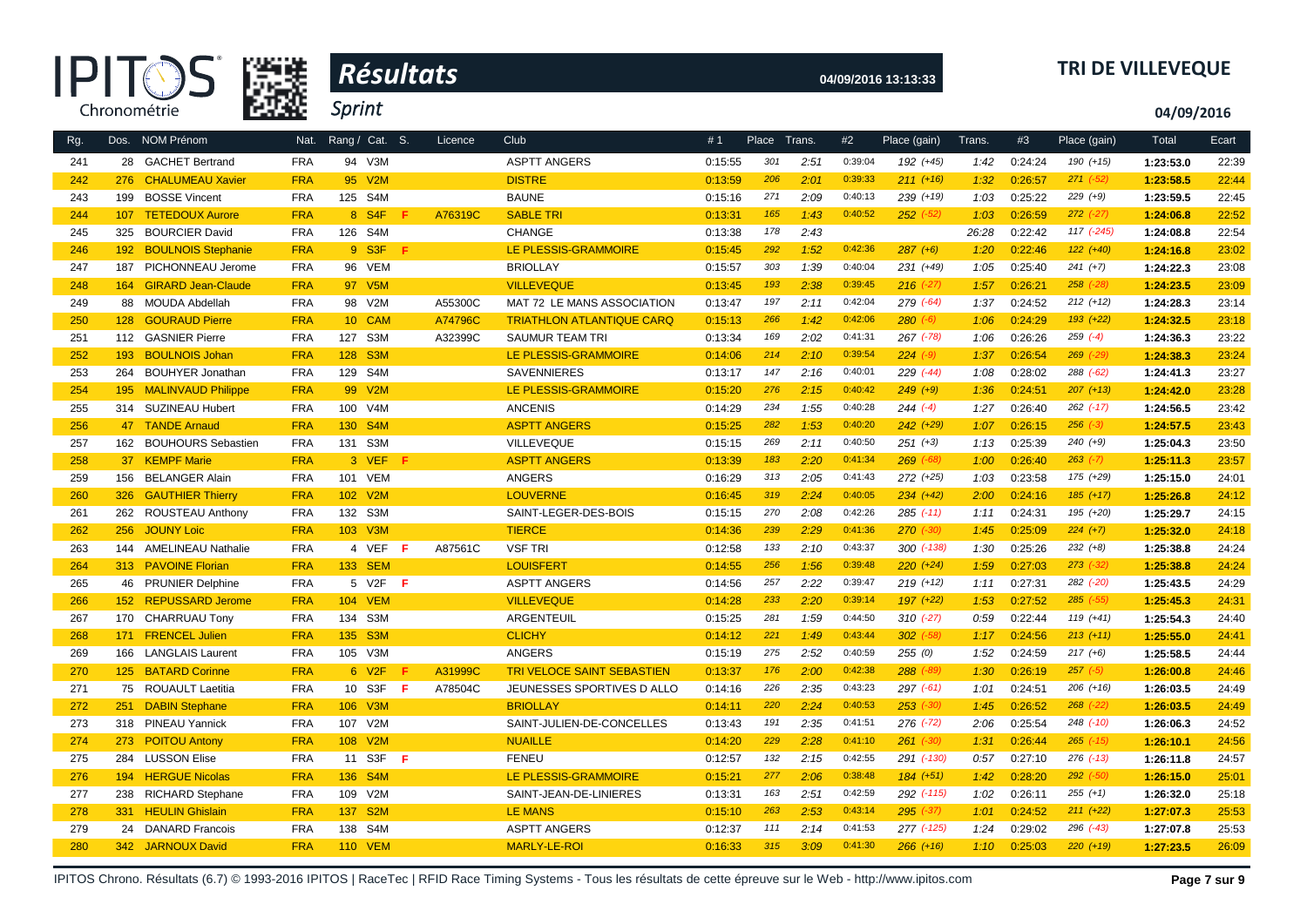| R            |
|--------------|
| Chronométrie |



# **04/09/2016 13:13:33 TRI DE VILLEVEQUE**

**04/09/2016**

| Rg. |                  | Dos. NOM Prénom            | Nat.       | Rang / Cat. S.       |     | Licence | Club                              | #1      | Place | Trans. | #2      | Place (gain)   | Trans. | #3      | Place (gain)  | Total     | Ecart |
|-----|------------------|----------------------------|------------|----------------------|-----|---------|-----------------------------------|---------|-------|--------|---------|----------------|--------|---------|---------------|-----------|-------|
| 281 |                  | 54 DURAND Herve            | <b>FRA</b> | 111 V2M              |     | A06986C | AS ENERGY 91 TRI                  | 0:12:12 | 95    | 2:43   | 0:41:09 | 258 (-119)     | 1:27   | 0:30:03 | $307 (-67)$   | 1:27:32.3 | 26:18 |
| 282 |                  | 53 DURAND Julien           | <b>FRA</b> | 11 CAM               |     | A67681C | <b>AS ENERGY 91 TRI</b>           | 0:12:59 | 134   | 1:56   | 0:41:09 | $259$ $(-79)$  | 1:28   | 0:30:04 | $308$ $(-69)$ | 1:27:33.3 | 26:19 |
| 283 | 149              | <b>FOUGERE Thierry</b>     | <b>FRA</b> | 112 V2M              |     |         | <b>TIERCE</b>                     | 0:15:50 | 298   | 2:58   | 0:39:25 | $204 (+34)$    | 1:57   | 0:27:42 | 284 (-19)     | 1:27:49.5 | 26:35 |
| 284 | 307              | <b>SEBILLE Francois</b>    | <b>FRA</b> | 139 S4M              |     |         | <b>CHINON</b>                     | 0:13:24 | 151   | 2:29   | 0:44:24 | $307$ $(-138)$ | 1:28   | 0:26:08 | $254(+5)$     | 1:27:51.0 | 26:37 |
| 285 |                  | 219 MARSOLLIER Sylvain     | <b>FRA</b> | 113 V2M              |     |         | <b>ANGERS</b>                     | 0:15:50 | 297   | 2:54   | 0:41:03 | $256 (+17)$    | 1:05   | 0:27:52 | $286$ $(-5)$  | 1:28:41.5 | 27:27 |
| 286 |                  | 3 GEORGET Fabienne         | <b>FRA</b> | 7 V <sub>2</sub> F   |     | A60890C | <b>ANGERS TRI</b>                 | 0:15:18 | 274   | 2:36   | 0:43:25 | $298$ $(-28)$  | 1:43   | 0:25:45 | $242 (+16)$   | 1:28:43.5 | 27:29 |
| 287 |                  | 6 QUESNE Yves              | <b>FRA</b> | 114 V3M              |     | A30125C | <b>ANGERS TRI</b>                 | 0:15:17 | 273   | 2:40   | 0:40:00 | $228 (+15)$    | 1:39   | 0:29:14 | $300$ $(-29)$ | 1:28:48.0 | 27:34 |
| 288 | 242              | <b>VEAUX Stephane</b>      | <b>FRA</b> | 115 V3M              |     |         | <b>BOUCHEMAINE</b>                | 0:12:46 | 117   | 2:19   | 0:41:50 | $275$ (-122)   | 1:56   | 0:30:09 | $310 (-49)$   | 1:28:57.8 | 27:43 |
| 289 |                  | 300 ROLLAND Tanguy         | <b>FRA</b> | 116 VEM              |     |         | LA BOHALLE                        | 0:15:03 | 258   | 3:27   | 0:41:48 | $274$ $(-32)$  | 1:22   | 0:27:29 | $281 (+1)$    | 1:29:07.8 | 27:53 |
| 290 | 213              | <b>CIRON Jean-Philippe</b> | <b>FRA</b> | 117 V3M              |     |         | <b>ANGERS</b>                     | 0:14:06 | 216   | 1:52   | 0:42:31 | $286$ $(-52)$  | 1:46   | 0:29:08 | $298$ $(-22)$ | 1:29:20.6 | 28:06 |
| 291 | 301              | <b>BEAUPERE Guillaume</b>  | <b>FRA</b> | 140 S4M              |     |         | TRELAZE                           | 0:18:34 | 326   | 1:46   | 0:43:39 | $301 (+10)$    | 0:51   | 0:24:34 | 197 (+25)     | 1:29:20.8 | 28:06 |
| 292 | 324              | <b>MARTINET Charlotte</b>  | <b>FRA</b> | 12 S3F               | - F |         | <b>FROMENTIERES</b>               | 0:15:08 | 262   | 2:02   | 0:42:42 | $289$ $(-20)$  | 1:28   | 0:28:05 | $290 (-10)$   | 1:29:23.3 | 28:09 |
| 293 | 153              | <b>TOUPLAIN Guenael</b>    | <b>FRA</b> | 118 VEM              |     |         | LA CHAPELLE-SUR-ERDRE             | 0:16:07 | 306   | 2:34   | 0:41:58 | 278 (+14)      | 1:42   | 0:27:36 | $283$ $(-1)$  | 1:29:54.3 | 28:40 |
| 294 | 108              | <b>GONDARD Catherine</b>   | <b>FRA</b> | 8 V3F                | Æ   | A29717C | <b>SABLE TRI</b>                  | 0:14:40 | 242   | 2:07   | 0:45:00 | $315 (-62)$    | 1:30   | 0:26:43 | $264 (+10)$   | 1:29:57.5 | 28:43 |
| 295 |                  | 146 FOIN Sebastien         | <b>FRA</b> | 119 VEM              |     |         | VILLEVEQUE                        | 0:15:44 | 291   | 2:46   | 0:41:40 | $271 (+6)$     | 1:30   | 0:28:27 | $293$ $(-10)$ | 1:30:04.8 | 28:50 |
| 296 | 98               | <b>BISSON Lisa</b>         | <b>FRA</b> | 3 CAF                | F   | A78290C | <b>SABLE TRI</b>                  | 0:14:14 | 225   | 2:38   | 0:44:53 | $312$ (-78)    | 1:20   | 0:27:14 | $278 (+7)$    | 1:30:16.8 | 29:02 |
| 297 | 221              | <b>BLIN Cyriaque</b>       | <b>FRA</b> | 141 S4M              |     |         | <b>ANGERS</b>                     | 0:14:34 | 236   | 2:03   | 0:42:06 | $281 (-34)$    | 1:38   | 0:30:01 | $306$ $(-27)$ | 1:30:19.5 | 29:05 |
| 298 | 91               | <b>TERRIEN Sylvie</b>      | <b>FRA</b> | 9 V2F                |     | A30338C | <b>MAT 72 LE MANS ASSOCIATION</b> | 0:16:52 | 320   | 1:51   | 0:43:29 | $299 (+13)$    | 1:48   | 0:26:27 | $260 (+9)$    | 1:30:24.3 | 29:10 |
| 299 | 114              | <b>DENIAU Gilles</b>       | <b>FRA</b> | 120 V3M              |     | A32394C | <b>SAUMUR TEAM TRI</b>            | 0:12:15 | 97    | 2:15   | 0:42:11 | 282 (-136)     | 1:31   | 0:32:42 | $325$ $(-66)$ | 1:30:52.5 | 29:38 |
| 300 | 150 <sub>1</sub> | <b>MARCILLE Laurent</b>    | <b>FRA</b> | <b>121 VEM</b>       |     |         | <b>TIERCE</b>                     | 0:16:04 | 305   | 2:42   | 0:42:17 | $284 (+7)$     | 1:08   | 0:29:09 | $299 (-2)$    | 1:31:17.8 | 30:03 |
| 301 | 267              | LEFEUVE Yann               | <b>FRA</b> | 142 S4M              |     |         | <b>AVRILLE</b>                    | 0:14:13 | 223   | 2:26   |         |                | 29:29  | 0:26:55 | 270 (-301)    | 1:31:23.0 | 30:09 |
| 302 | 337              | <b>FLOC H Dominique</b>    | <b>FRA</b> | <b>10 VEF</b>        | F   |         | <b>CHAMPAGNE</b>                  | 0:15:45 | 294   | 2:15   | 0:45:52 | $318 (+21)$    | 1:46   | 0:25:54 | $249 (+13)$   | 1:31:30.0 | 30:16 |
| 303 |                  | 188 AUFRADET Justine       | <b>FRA</b> | 13 S3F               | F   |         | <b>PARIS</b>                      | 0:13:41 | 184   | 3:10   | 0:42:16 | 283 (-90)      | 1:41   | 0:30:57 | 316 (-29)     | 1:31:42.8 | 30:28 |
| 304 | 277              | <b>CHALUMEAU Carlos</b>    | <b>FRA</b> | 122 V2M              |     |         | <b>SAUMUR</b>                     | 0:17:32 | 323   | 3:02   | 0:40:45 | $250 (+22)$    | 2:07   | 0:29:23 | $301 (-3)$    | 1:32:45.5 | 31:31 |
| 305 | 299              | <b>POUPELIN Christophe</b> | <b>FRA</b> | 123 V3M              |     |         | LA BOHALLE                        | 0:15:22 | 278   | 4:03   | 0:42:47 | 290 (-28)      | 1:49   | 0:28:50 | $294 (+1)$    | 1:32:48.5 | 31:34 |
| 306 |                  | 297 LABORIE Lionel         | <b>FRA</b> | <b>124 VEM</b>       |     |         | <b>LA BOHALLE</b>                 | 0:14:49 | 247   | 2:30   | 0:44:56 | $314 (-62)$    | 1:30   | 0:29:07 | $297 (+3)$    | 1:32:49.0 | 31:35 |
| 307 | 291              | JULLIEN-LEMEILLE Nadia     | <b>FRA</b> | 11 VEF               | F.  |         | SAINT-MELAINE-SUR-AUBANCE         | 0:16:40 | 317   | 2:34   | 0:44:18 | $306 (+5)$     | 1:30   | 0:27:58 | $287 (+5)$    | 1:32:56.8 | 31:42 |
| 308 | 340              | <b>BORRIER Bruno</b>       | <b>FRA</b> | <b>125 VEM</b>       |     |         |                                   | 0:14:06 | 215   | 2:36   | 0:44:01 | $303$ $(-78)$  | 1:28   | 0:30:51 | $315$ $(-15)$ | 1:32:58.5 | 31:44 |
| 309 |                  | 58 ROUSSEAU Marie Cecile   | <b>FRA</b> | 14 S4F               | F.  | A28478C | MONTOIRE-SUR-LE-LOIR              | 0:13:37 | 175   | 2:28   | 0:44:49 | 309 (-120)     | 1:38   | 0:30:45 | $314 (-14)$   | 1:33:14.3 | 32:00 |
| 310 |                  | 293 PY Mathilde            | <b>FRA</b> | 15 S2F               | F   |         | SAINT-MELAINE-SUR-AUBANCE         | 0:13:45 | 194   | 2:31   | 0:44:13 | $305$ $(-97)$  | 0:57   | 0:32:27 | $324$ $(-19)$ | 1:33:51.5 | 32:37 |
| 311 |                  | 85 FANTOU Laura            | <b>FRA</b> | 12 V3F               | -F. | A30443C | MAT 72 LE MANS ASSOCIATION        | 0:15:04 | 259   | 2:18   | 0:44:33 | $308$ $(-46)$  | 1:46   | 0:30:26 | $312 (-6)$    | 1:34:03.5 | 32:49 |
| 312 | 43               | <b>POIRIER Dominique</b>   | <b>FRA</b> | 126 V5M              |     |         | <b>ASPTT ANGERS</b>               | 0:15:33 | 288   | 2:16   | 0:43:13 | $294 (-9)$     | 1:51   | 0:31:50 | $318$ $(-15)$ | 1:34:39.5 | 33:25 |
| 313 | 191              | <b>PROD HOMME Antoine</b>  | <b>FRA</b> | 12 CAM               |     |         | PELLOUAILLES-LES-VIGNES           | 0:12:34 | 108   | 3:16   | 0:44:56 | $313$ $(-186)$ | 1:37   | 0:32:20 | $323$ $(-19)$ | 1:34:41.8 | 33:27 |
| 314 | 201              | <b>GRETEAU Alain</b>       | <b>FRA</b> | 127 V3M              |     |         | <b>ECOUFLANT</b>                  | 0:17:01 | 321   | 4:05   | 0:47:23 | $322 (-4)$     | 2:11   | 0:24:52 | $210 (+11)$   | 1:35:28.8 | 34:14 |
| 315 | 227              | <b>FRANZ Agathe</b>        | <b>FRA</b> | 16 S2F               | -F  |         | ANGERS                            | 0:14:07 | 217   | 3:32   | 0:46:04 | 319 (-97)      | 1:07   | 0:31:55 | $321 (-1)$    | 1:36:42.0 | 35:28 |
| 316 | 196              | <b>BOUCARD Pascal</b>      | <b>FRA</b> | 128 V <sub>2</sub> M |     |         | <b>CORZE</b>                      | 0:15:25 | 280   | 2:18   | 0:48:19 | $324$ $(-40)$  | 2:07   | 0:28:59 | $295 (+4)$    | 1:37:04.8 | 35:50 |
| 317 | 240              | PAYRAUDEAU Nathan          | <b>FRA</b> | 13 CAM               |     |         | SAINT-LAMBERT-LA-POTHERIE         | 0:15:49 | 296   | 3:51   | 0:46:35 | $321$ (-25)    | 1:39   | 0:29:23 | $302 (+4)$    | 1:37:14.3 | 36:00 |
| 318 | 341              | <b>RONFLE Bruno</b>        | <b>FRA</b> | <b>129 VEM</b>       |     |         | <b>PARIS</b>                      | 0:15:06 | 261   | 2:31   | 0:45:07 | $316$ $(-50)$  | 2:41   | 0:31:53 | $319 (-7)$    | 1:37:16.8 | 36:02 |
| 319 | 339              | <b>GUASSENAS Mohamed</b>   | <b>FRA</b> | 143 SEM              |     |         | <b>PARIS</b>                      | 0:15:54 | 300   | 2:13   | 0:48:37 | $325$ $(-22)$  | 0:58   | 0:29:40 | $304 (+3)$    | 1:37:19.3 | 36:05 |
| 320 | 250              | <b>BARRE Bernard</b>       | <b>FRA</b> | 130 V5M              |     |         | <b>BRIOLLAY</b>                   | 0:20:33 | 328   | 2:40   | 0:40:28 | $245 (+15)$    | 2:06   | 0:31:53 | $320 (-7)$    | 1:37:37.8 | 36:23 |

IPITOS Chrono. Résultats (6.7) © 1993-2016 IPITOS | RaceTec | RFID Race Timing Systems - Tous les résultats de cette épreuve sur le Web - http://www.ipitos.com **Page 8 sur 9**